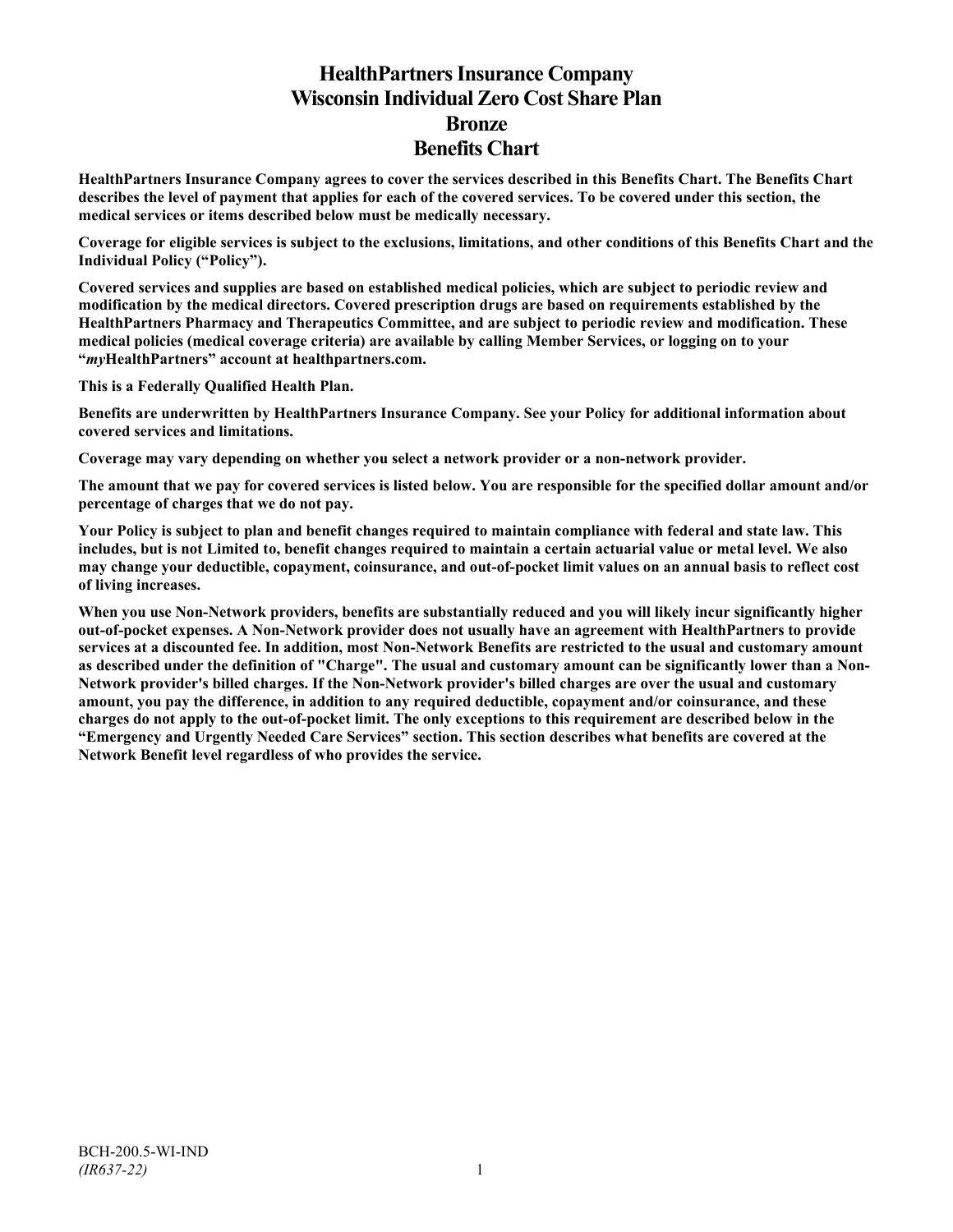# **These definitions apply to the Benefits Chart. They also apply to your Policy.**

| <b>Biosimilar Drug:</b> | A prescription drug, approved by the Food and Drug Administration (FDA), that the FDA has<br>determined is biosimilar to and interchangeable with a biological brand name drug. Biosimilar<br>drugs are not considered generic drugs and are not covered under the generic drug benefit.                                                                                                                                                                                                                                                                                                                                     |
|-------------------------|------------------------------------------------------------------------------------------------------------------------------------------------------------------------------------------------------------------------------------------------------------------------------------------------------------------------------------------------------------------------------------------------------------------------------------------------------------------------------------------------------------------------------------------------------------------------------------------------------------------------------|
| <b>Brand Name Drug:</b> | A prescription drug, approved by the Food and Drug Administration (FDA), that is manufactured,<br>sold or licensed for sale under a trademark by the pharmaceutical company that originally<br>researched and developed the drug. Brand name drugs have the same active-ingredient formula as<br>the generic version of the drug. However, generic drugs are manufactured and sold by other drug<br>manufacturers and are generally not available until after the patent on the brand name drug has<br>expired. A few brand name drugs may be covered at the generic benefit level if this is indicated on<br>the formulary. |
| <b>Calendar Year:</b>   | This is the 12-month period beginning 12:01 A.M. Central Time, on January 1, and ending 12:00<br>A.M. Central Time of the next following December 31.                                                                                                                                                                                                                                                                                                                                                                                                                                                                        |
| Charge:                 | For covered services delivered by a network provider, this is the provider's discounted fee for a<br>given medical/surgical service, procedure or item.                                                                                                                                                                                                                                                                                                                                                                                                                                                                      |
|                         | For covered services delivered by non-network providers, a contracted rate may apply if such<br>arrangement is available to HealthPartners.                                                                                                                                                                                                                                                                                                                                                                                                                                                                                  |
|                         | For the Usual and Customary Charge for covered services delivered by non-network providers,<br>our payment is calculated using one of the following options in the following order, depending on<br>availability: 1) a percentage of the Medicare fee schedule; 2) a comparable schedule if the service<br>is not on the Medicare fee schedule; or 3) a commercially reasonable rate for such service if a fee<br>schedule is not available.                                                                                                                                                                                 |
|                         | The Usual and Customary Charge is the maximum amount allowed that we consider in the<br>calculation of the payment of charges incurred for certain covered services. You must pay for any<br>charges above the usual and customary charge, and they do not apply to the out-of-pocket limit.                                                                                                                                                                                                                                                                                                                                 |
|                         | A charge is incurred for covered ambulatory medical and surgical services, on the date the service<br>or item is provided. A charge is incurred for covered inpatient services, on the date of admission to<br>a hospital. To be covered, a charge must be incurred on or after your effective date and on or<br>before the termination date.                                                                                                                                                                                                                                                                                |
|                         | Copayment/Coinsurance: The specified dollar amount, or percentage, of charges incurred for covered services, which we do<br>not pay, but which you must pay, each time you receive certain medical services, procedures or<br>items. Our payment for those covered services or items begins after the copayment or coinsurance<br>is satisfied. Covered services or items requiring a copayment or coinsurance are specified in this<br>Benefits Chart.                                                                                                                                                                      |
|                         | For services provided by a network provider:                                                                                                                                                                                                                                                                                                                                                                                                                                                                                                                                                                                 |
|                         | An amount which is listed as a flat dollar copayment is applied to a network provider's discounted<br>charges for a given service. However, if the network provider's discounted charges for a service or<br>item is less than the flat dollar copayment, you will pay the network provider's discounted charge.<br>An amount which is listed as a percentage of charges or coinsurance is based on the network<br>provider's discounted charges, calculated at the time the claim is processed, which may include an<br>agreed upon fee schedule rate for case rate or withhold arrangements.                               |
|                         | For services provided by a Non-Network provider:                                                                                                                                                                                                                                                                                                                                                                                                                                                                                                                                                                             |
|                         | Any copayment or coinsurance is applied to the lesser of the provider's charges or the usual and<br>customary charge for a service.                                                                                                                                                                                                                                                                                                                                                                                                                                                                                          |
|                         | A copayment or coinsurance is due at the time a service is provided, or when billed by the<br>provider. The copayment or coinsurance applicable for a scheduled visit with a network provider<br>will be collected for each visit, late cancellation and failed appointment.                                                                                                                                                                                                                                                                                                                                                 |
|                         |                                                                                                                                                                                                                                                                                                                                                                                                                                                                                                                                                                                                                              |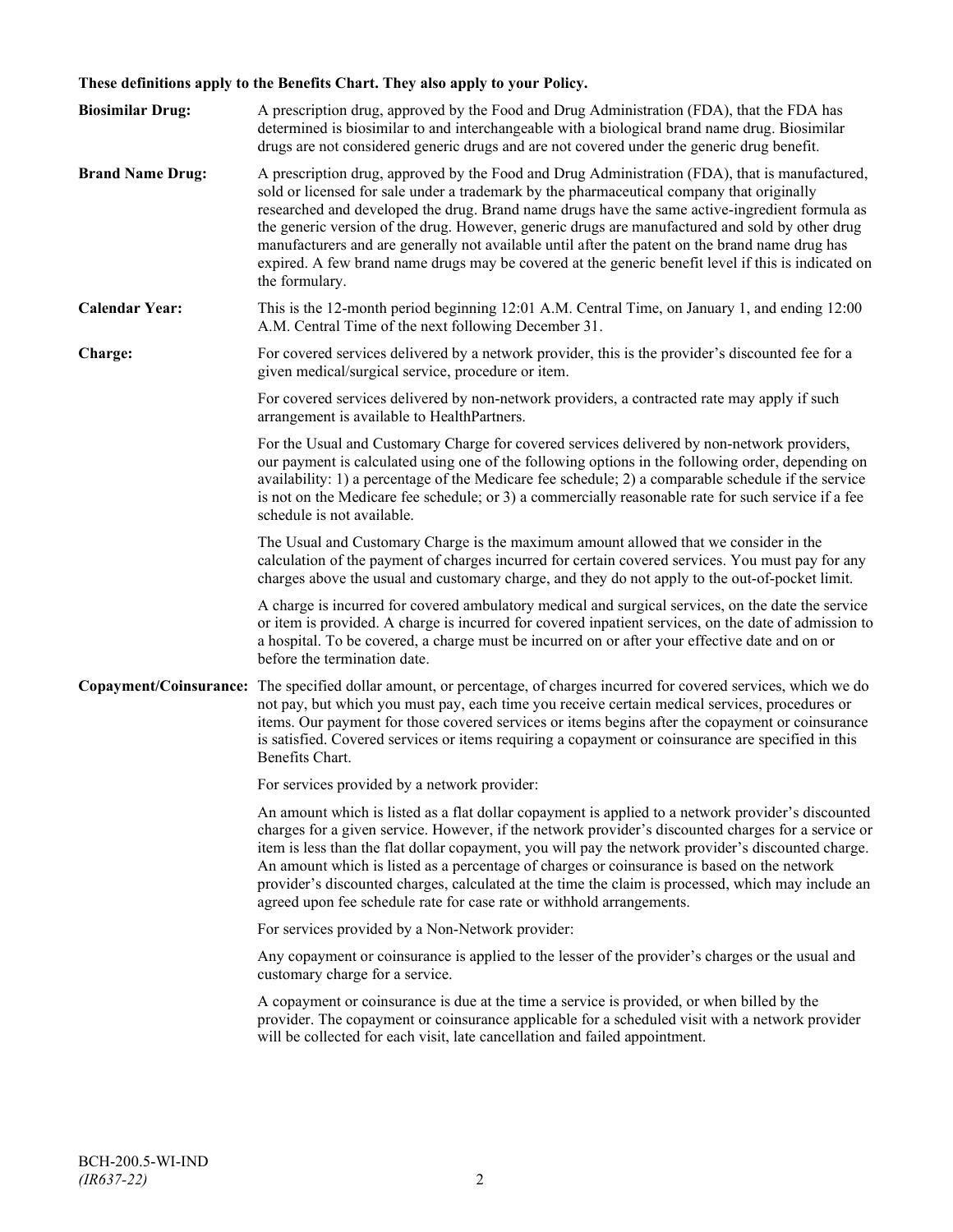| Deductible:                    | The specified dollar amount of charges incurred for covered services, which we do not pay, but an<br>enrollee or a family has to pay first in a calendar year. Our payment for those services or items<br>begins after the deductible is satisfied. For network providers, the amount of the charges that apply<br>to the deductible are based on the network provider's discounted charges, calculated at the time<br>the claim is processed, which may include an agreed upon fee schedule rate for case rate or<br>withhold arrangements. For non-network providers, the amount of charges that apply to the<br>deductible are the lesser of the provider's charges or the usual and customary charge for a service. |
|--------------------------------|-------------------------------------------------------------------------------------------------------------------------------------------------------------------------------------------------------------------------------------------------------------------------------------------------------------------------------------------------------------------------------------------------------------------------------------------------------------------------------------------------------------------------------------------------------------------------------------------------------------------------------------------------------------------------------------------------------------------------|
| Formulary:                     | This is a current list, which may be revised from time to time, of prescription drugs, medications,<br>equipment and supplies covered by us as indicated in this Benefits Chart which are covered at the<br>highest benefit level. Some drugs on the formulary may require prior authorization to be covered<br>as formulary drugs. The formulary, and information on drugs that require prior authorization, are<br>available by calling Member Services, or logging on to your "myHealthPartners" account at<br>healthpartners.com.                                                                                                                                                                                   |
| <b>Generic Drug:</b>           | A prescription drug, approved by the Food and Drug Administration (FDA), that the FDA has<br>determined is comparable to a brand name drug product in dosage form, strength, route of<br>administration, quality, intended use and documented bioequivalence. Generally, generic drugs<br>cost less than brand name drugs. Some brand name drugs may be covered at the generic drug<br>benefit level if this is indicated on the formulary.                                                                                                                                                                                                                                                                             |
| <b>Non-Formulary Drug:</b>     | This is a prescription drug, approved by the Food and Drug Administration (FDA), that is not on<br>the formulary, is medically necessary and is not investigative or experimental or otherwise<br>excluded under your Policy.                                                                                                                                                                                                                                                                                                                                                                                                                                                                                           |
| <b>Out-of-Pocket Expenses:</b> | You pay the specified copayments/coinsurance and deductibles applicable for particular services,<br>subject to the out-of-pocket limit described below. These amounts are in addition to the monthly<br>enrollment payments.                                                                                                                                                                                                                                                                                                                                                                                                                                                                                            |
| <b>Out-of-Pocket Limit:</b>    | You pay the copayments/coinsurance and deductibles for covered services, to the individual or<br>family out-of-pocket limit. Thereafter we cover 100% of charges incurred for all other covered<br>services, for the rest of the calendar year. You pay amounts greater than the out-of-pocket limit if<br>you exceed any visits or day limits.                                                                                                                                                                                                                                                                                                                                                                         |
|                                | Non-Network Benefits above the usual and customary charge (see definition of charge above) do<br>not apply to the out-of-pocket limit.                                                                                                                                                                                                                                                                                                                                                                                                                                                                                                                                                                                  |
|                                | Non-Network Benefits for transplant surgery do not apply to the out-of-pocket limit.                                                                                                                                                                                                                                                                                                                                                                                                                                                                                                                                                                                                                                    |
|                                | You are responsible to keep track of the out-of-pocket expenses. Contact our Member Services<br>department for assistance in determining the amount paid by the enrollee for specific eligible<br>services received. Claims for reimbursement under the out-of-pocket limit provisions are subject<br>to the same time limits and provisions described under the "Claims Provisions" section of the<br>Contract.                                                                                                                                                                                                                                                                                                        |
| <b>Specialty Drug List:</b>    | This is a current list, which may be revised from time to time, of prescription drugs, medications,<br>equipment and supplies, which are typically bio-pharmaceuticals. The purpose of a specialty drug<br>list is to facilitate enhanced monitoring of complex therapies used to treat specific conditions.<br>Specialty drugs are covered by us as indicated in this Benefits Chart. The specialty drug list is<br>available by calling Member Services, or logging on to your "myHealthPartners" account at<br>healthpartners.com                                                                                                                                                                                    |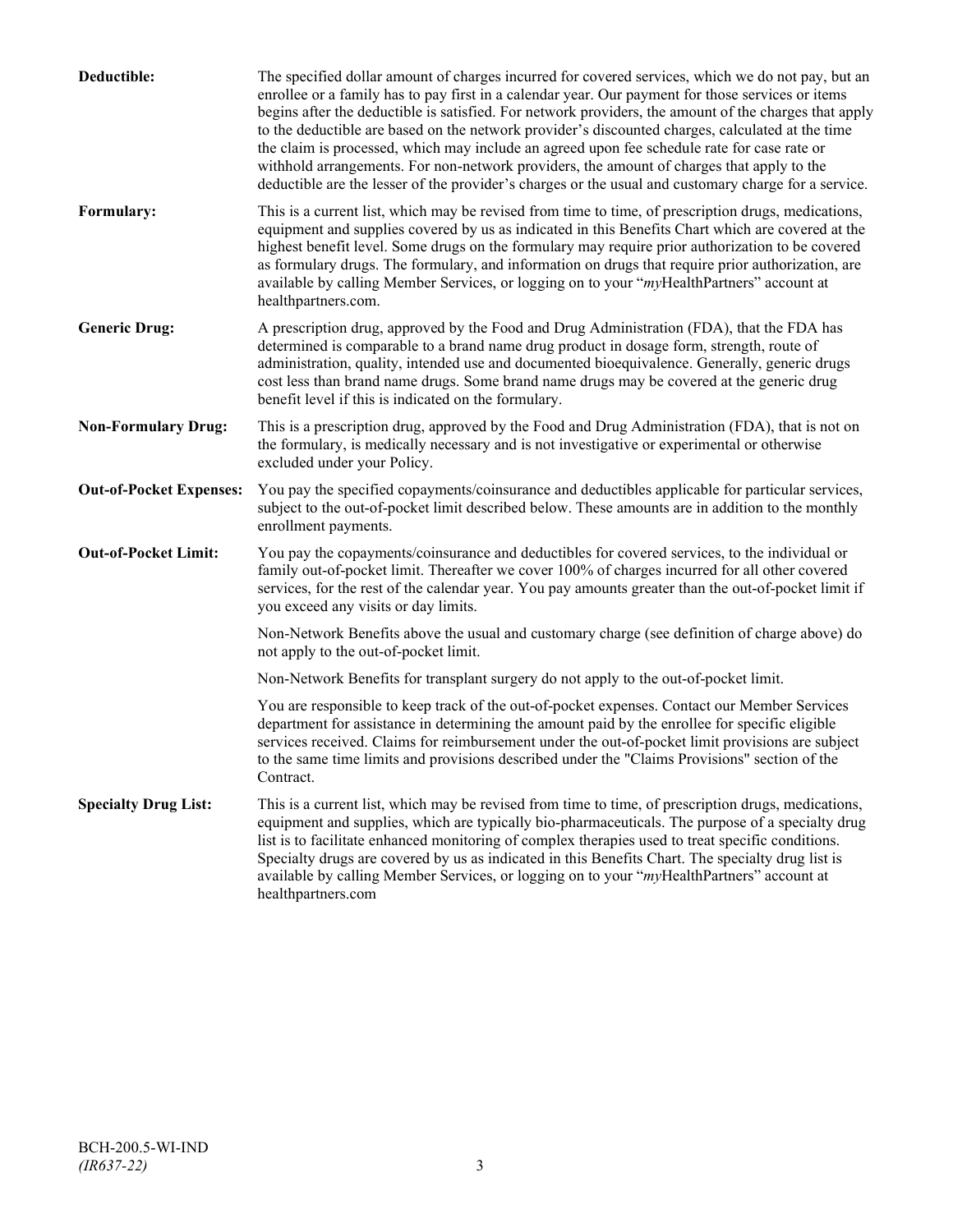# **DEDUCTIBLES AND OUT-OF-POCKET LIMITS**

# **Individual Calendar Year Deductible**

| <b>Network Benefits</b> | <b>Non-Network Benefits</b> |
|-------------------------|-----------------------------|
| None.                   | None.                       |

# **Family Calendar Year Deductible**

| <b>Network Benefits</b> | Non-Network Benefits |
|-------------------------|----------------------|
| None.                   | None.                |

# **Individual Calendar Year Out-of-Pocket Limit**

| Network Benefits | <b>Non-Network Benefits</b> |
|------------------|-----------------------------|
| None.            | None.                       |

# **Family Calendar Year Out-of-Pocket Limit**

| <b>Network Benefits</b> | <b>Non-Network Benefits</b> |
|-------------------------|-----------------------------|
| None.                   | None.                       |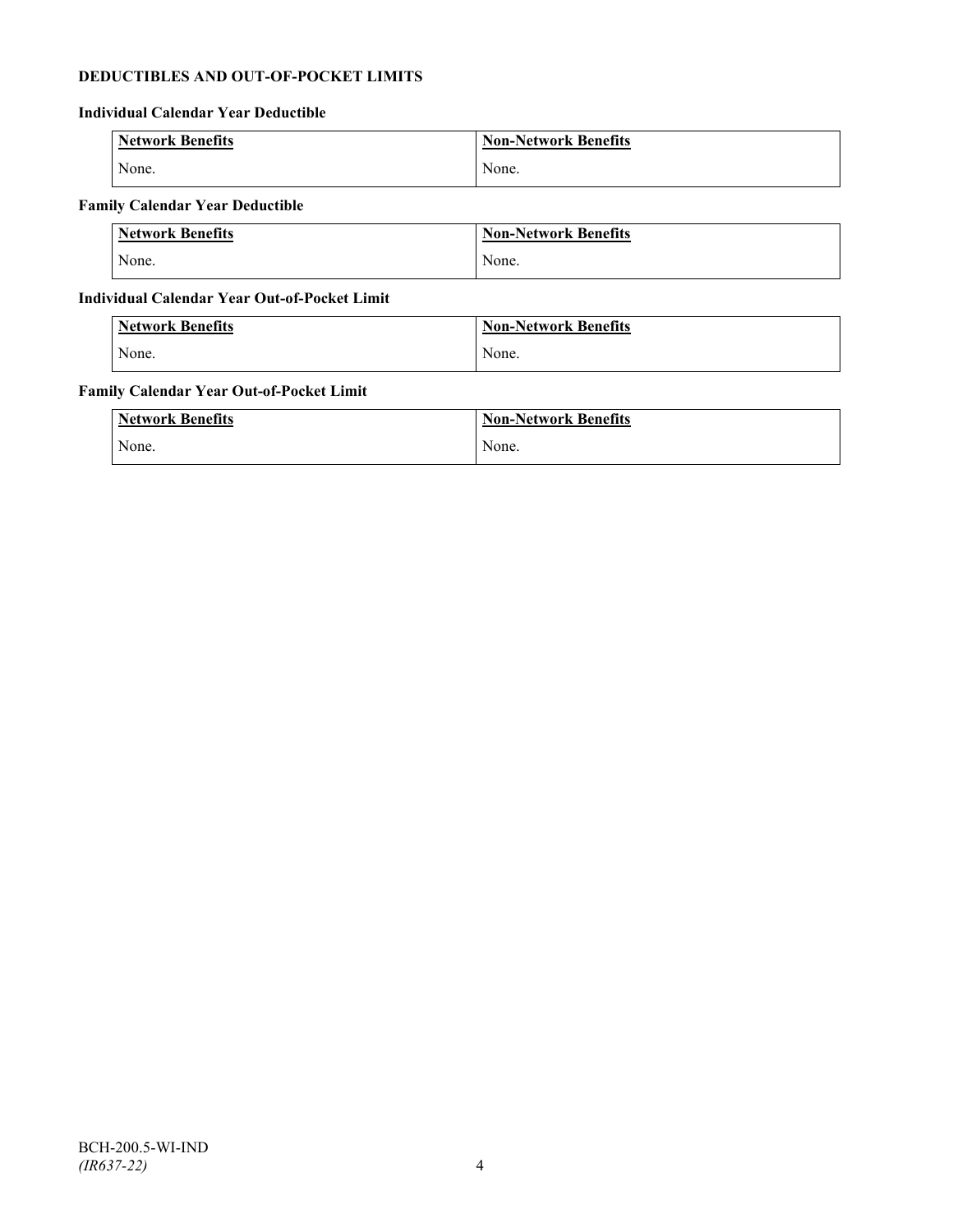# **AMBULANCE AND MEDICAL TRANSPORTATION**

# **Covered Services:**

We cover ambulance and medical transportation for medical emergencies.

We also cover medically necessary, non-emergency transportation if it meets our medical coverage criteria.

Covered services are based on established medical policies, which are subject to periodic review and modification by the medical directors. These medical policies (medical coverage criteria) and applicable prior authorization requirements are available by calling Member Services, or logging on to your "*my*HealthPartners" account a[t healthpartners.com.](http://www.healthpartners.com/)

| <b>Network Benefits</b>       | <b>Non-Network Benefits</b> |
|-------------------------------|-----------------------------|
| 100% of the charges incurred. | See Network Benefits.       |

# **Not Covered:**

See "Services Not Covered" in your Policy.

# **AUTISM SERVICES**

# **Covered Services:**

We cover prior authorized evidence-based intensive-level and non-intensive-level treatment of autism spectrum disorders (autism disorder, Asperger's syndrome or pervasive development disorder not otherwise specified).

Covered services are based on established medical policies, which are subject to periodic review and modification by the medical directors. These medical policies (medical coverage criteria) are available by calling Member Services, or logging on to your "*my*HealthPartners" account at [healthpartners.com.](http://www.healthpartners.com/)

Your network provider will coordinate the prior authorization process for any autism treatment services. You may call Member Services at 952-883-5900 or toll-free at 888-360-0622 if you have any questions or concerns regarding the authorization process.

Please call Member Services at 952-883-5900 or toll-free at 888-360-0622 to request authorization for autism treatment services from a Non-Network provider.

**Intensive-level services for children diagnosed with autism spectrum disorders.** Intensive-level services must begin on or after 2 years of age and end before 9 years of age. Intensive-level services, on average, are services provided for more than 20 hours of treatment per week. (The average number of hours a week is calculated over a 6-month period.)

| Network Benefits                         | <b>Non-Network Benefits</b>              |
|------------------------------------------|------------------------------------------|
| 100% of the charges incurred.            | 100% of the charges incurred.            |
| Limited to 240 visits per calendar year. | Limited to 240 visits per calendar year. |

The maximum number of visits is combined for Network Benefits and Non-Network Benefits. Visit limits are based on minimum coverage amount available at the time of publication. Additional visits may be available if required due to revised minimum coverage amounts issued by the Office of the Commissioner of Insurance. See our medical coverage criteria for current visit limits.

# **Intensive-Level Services Lifetime Maximum Benefit**

| <b>Network Benefits</b>                               | <b>Non-Network Benefits</b>                           |
|-------------------------------------------------------|-------------------------------------------------------|
| 4 years of cumulative services under this plan or any | 4 years of cumulative services under this plan or any |
| other plan.                                           | other plan.                                           |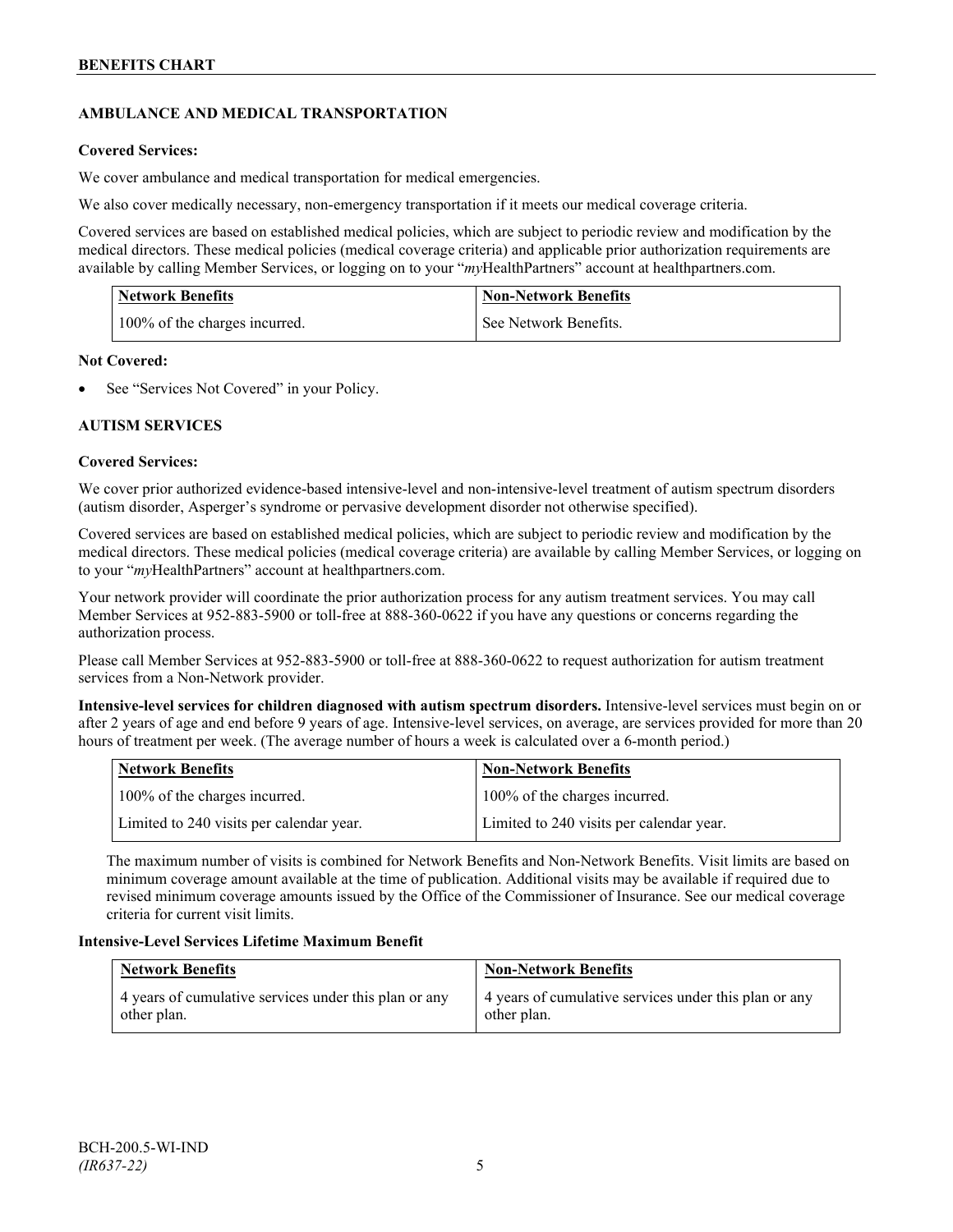### **Non-intensive-level services for Insureds diagnosed with autism spectrum disorders**

| Network Benefits                         | <b>Non-Network Benefits</b>              |
|------------------------------------------|------------------------------------------|
| 100% of the charges incurred.            | 100% of the charges incurred.            |
| Limited to 120 visits per calendar year. | Limited to 120 visits per calendar year. |

The maximum number of visits is combined for Network Benefits and Non-Network Benefits. Visit limits are based on minimum coverage amount available at the time of publication. Additional visits may be available if required due to revised minimum coverage amounts issued by the Office of the Commissioner of Insurance. See our medical coverage criteria for current visit limits.

#### **Not Covered:**

See "Services Not Covered" in your Policy.

# **BEHAVIORAL HEALTH SERVICES**

#### **Covered Services:**

Covered services are based on established medical policies, which are subject to periodic review and modification by the medical directors. These medical policies (medical coverage criteria) are available by calling Member Services, or logging on to your "*my*HealthPartners" account at [healthpartners.com.](http://www.healthpartners.com/)

**Transitional treatment services.** These are services for the treatment of nervous or mental disorders, and substance use disorders which are provided to an Insured in a less restrictive manner than are inpatient hospital services but in a more intensive manner than are outpatient services. Transitional treatment services are services offered by a provider, and certified by the Wisconsin Department of Health Services for each of the following (except the last bulleted item):

- Mental health services for covered adults in a day treatment program.
- Mental health services for covered children in a day hospital treatment program.
- Services for persons with chronic mental illness provided through a community support program.
- Residential treatment programs for dependent covered persons with substance use disorder.
- Substance use disorder services in a day treatment program.
- Services for persons who are experiencing a mental health crisis or who are in a situation likely to turn into a mental health crisis if support is not provided.
- Intensive outpatient programs for the treatment of psychoactive substance use disorders provided in accordance with the patient placement criteria of the American Society of Addiction Medicine.

#### **Mental health services**

We cover services for mental health diagnoses as described in the Diagnostic and Statistical Manual of Mental Disorders – Fifth Edition (DSM 5) (most recent edition).

We provide coverage for mental health treatment ordered by a Wisconsin court under a valid court order that is issued on the basis of a behavioral care evaluation performed by a licensed psychiatrist or doctoral level licensed psychologist, which includes a diagnosis and an individual treatment plan for care in the most appropriate, least restrictive environment. We must be given a copy of the court order and the behavioral care evaluation, and the service must be a covered benefit under your Policy, and the service must be provided by a network provider, or other provider as required by law.

**Outpatient services:** We cover medically necessary outpatient professional mental health services for evaluation, crisis intervention, and treatment of mental health disorders.

A comprehensive diagnostic assessment will be used as the basis for a determination by a mental health professional, concerning the appropriate treatment and the extent of services required.

Outpatient services we cover for a diagnosed mental health condition include the following:

- Individual, group, family and multi-family therapy;
- Medication management provided by a physician, certified nurse practitioner, or physician's assistant;
- Psychological testing services for the purposes of determining the differential diagnoses and treatment planning for patients currently receiving behavioral health services;
- Partial hospitalization services in a licensed hospital or community mental health center;

BCH-200.5-WI-IND *(IR637-22)* 6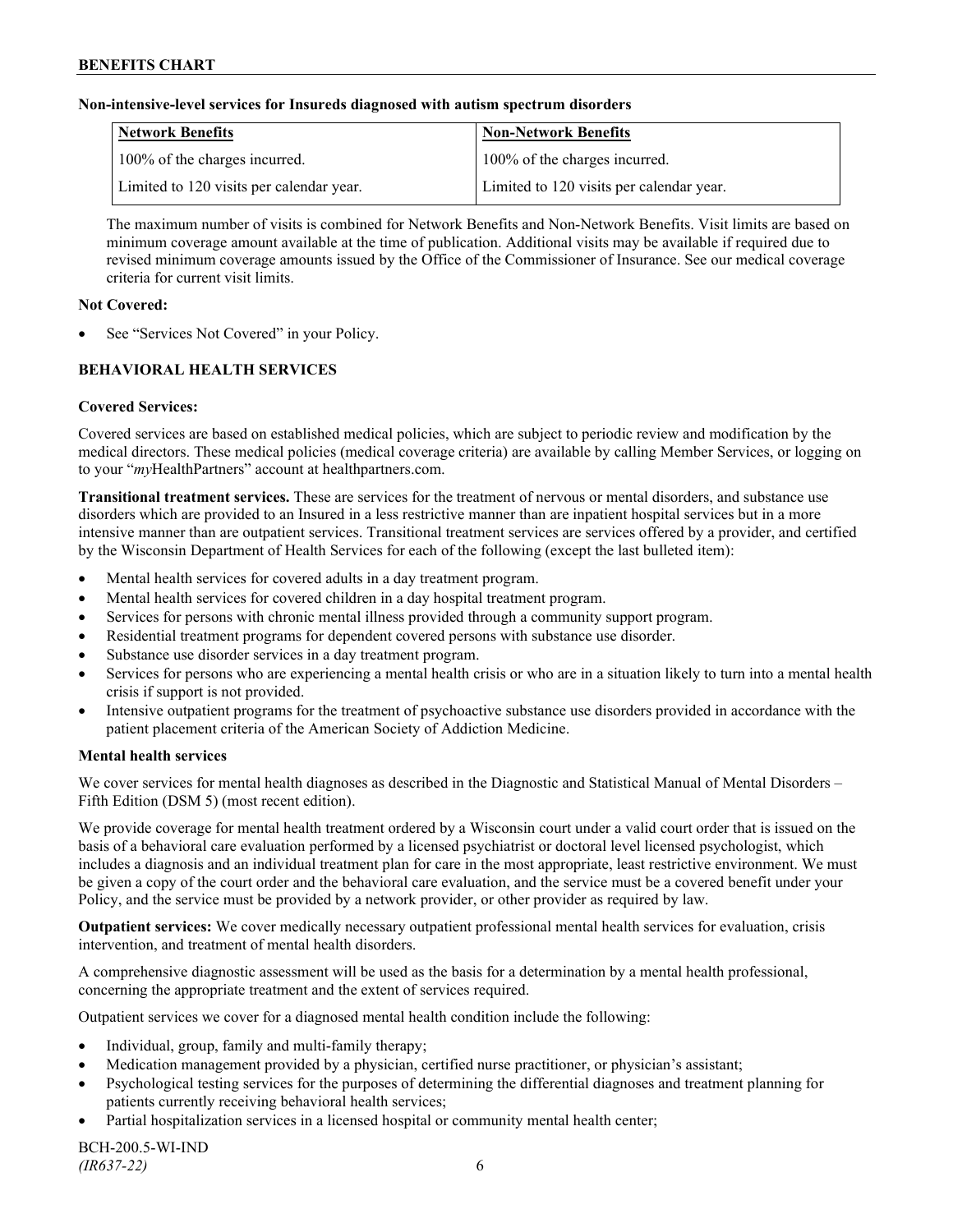- Psychotherapy and nursing services provided in the home if authorized by us; and
- Treatment for gender dysphoria.

| <b>Network Benefits</b>       | <b>Non-Network Benefits</b>   |
|-------------------------------|-------------------------------|
| 100% of the charges incurred. | 100% of the charges incurred. |

# **Group therapy**

| Network Benefits              | <b>Non-Network Benefits</b>   |
|-------------------------------|-------------------------------|
| 100% of the charges incurred. | 100% of the charges incurred. |

# **Inpatient services, including mental health residential treatment services:** We cover the following:

- Medically necessary inpatient services in a hospital or licensed residential treatment facility and professional services for treatment of mental health disorders. Medical stabilization is covered under inpatient hospital services in the "Hospital and Skilled Nursing Facility Services" section.
- Medically necessary mental health residential treatment service. This care must be authorized by us and provided by a hospital or residential behavioral health treatment facility licensed by the local state or Department of Health and Human Services. Services not covered under this benefit include halfway houses, group homes, extended care facilities, shelter services, correctional services, detention services, group residential services, foster care services and wilderness programs.

| Network Benefits              | Non-Network Benefits          |
|-------------------------------|-------------------------------|
| 100% of the charges incurred. | 100% of the charges incurred. |

**Transitional treatment services:** We cover transitional treatment services described above for treatment of mental and nervous disorders**.**

| Network Benefits              | Non-Network Benefits          |
|-------------------------------|-------------------------------|
| 100% of the charges incurred. | 100% of the charges incurred. |

# **Substance use disorder (SUD) treatment services**

We cover medically necessary services for assessments by a licensed alcohol and drug counselor and treatment of substance use disorders as defined in the latest edition of the DSM 5.

**Outpatient services:** We cover medically necessary outpatient professional services for diagnosis and treatment of substance use disorders. Substance use disorder treatment services must be provided by a program licensed by the local Department of Health Services.

Outpatient services we cover for a diagnosed substance use disorder include the following:

- Individual, group, family, and multi-family therapy provided in an office setting; and
- Opiate replacement therapy including methadone and buprenorphine treatment.

| <b>Network Benefits</b>       | <b>Non-Network Benefits</b>   |
|-------------------------------|-------------------------------|
| 100% of the charges incurred. | 100% of the charges incurred. |

**Inpatient services:** We cover the following:

- Medically necessary inpatient services in a hospital or a licensed residential primary treatment center.
- Services provided in a hospital that is licensed by the local state and accredited by Medicare; and
- Detoxification services in a hospital or community detoxification facility if it is licensed by the local Department of Health Services.

| Network Benefits              | <b>Non-Network Benefits</b>   |
|-------------------------------|-------------------------------|
| 100% of the charges incurred. | 100% of the charges incurred. |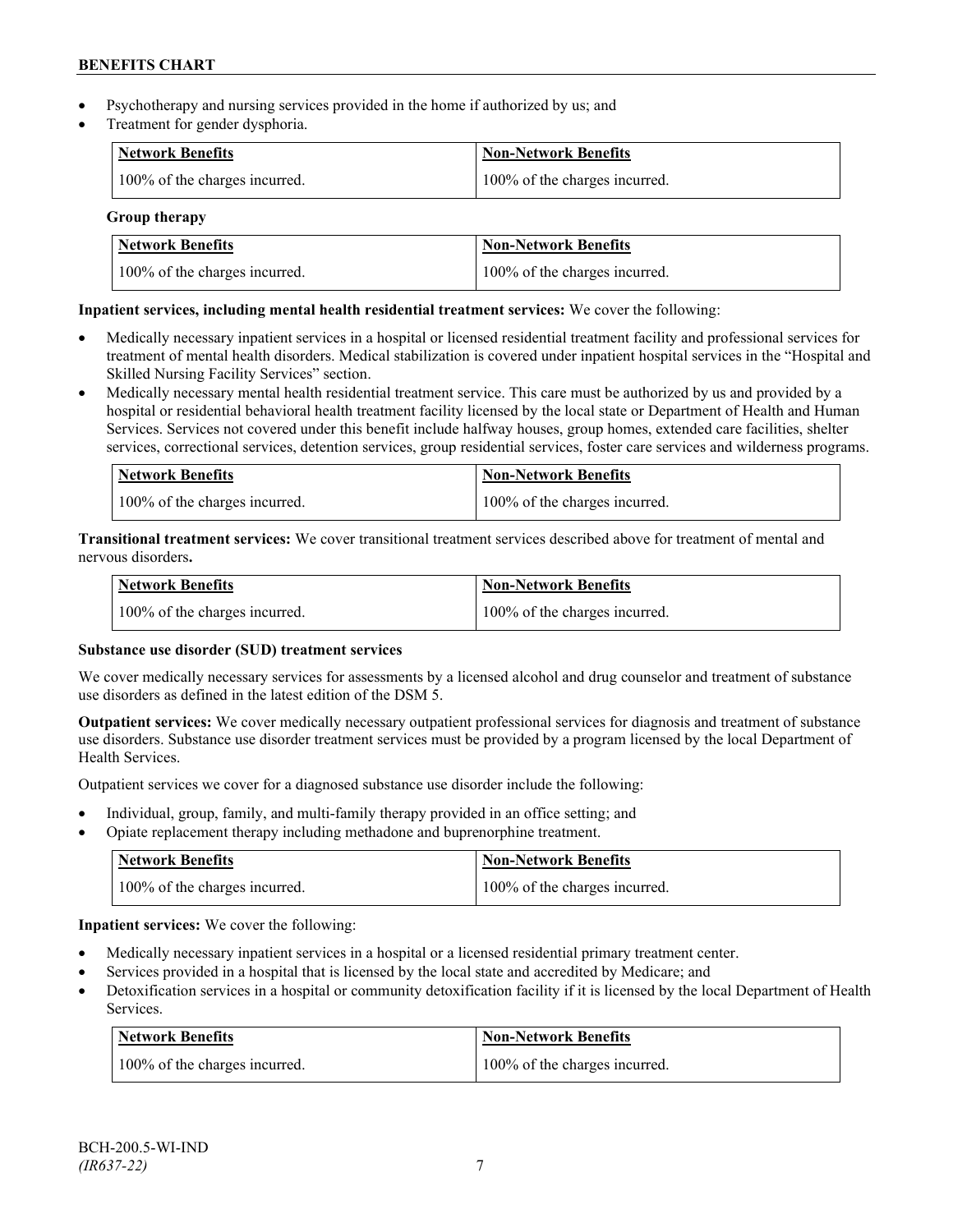**Transitional treatment services:** We cover transitional treatment services described above for treatment of substance use disorder.

| Network Benefits              | <b>Non-Network Benefits</b>   |
|-------------------------------|-------------------------------|
| 100% of the charges incurred. | 100% of the charges incurred. |

**Out of area services for Wisconsin students:** If a dependent child is a student located in a school in Wisconsin, but outside of our service area, we cover mental health and substance use disorder services as required under Wisconsin Statute 609.655.

- The student may have a clinical assessment from a local, non-network mental health or substance use disorder treatment provider at the network benefit level when prior authorized by us.
- If outpatient services are recommended in the clinical assessment, five outpatient visits from a non-network provider will be covered at the network benefit level.
- Our Medical Director will determine the need for continuing treatment by the non-network provider; additional visits may be approved.
- Coverage for the outpatient services will not be provided if the recommended treatment would keep the student from attending school on a regular basis or if the student is no longer attending the school full-time.

This benefit is subject to the limitations shown in this "Behavioral Health Services" section.

| Network Benefits              | <b>Non-Network Benefits</b>   |
|-------------------------------|-------------------------------|
| 100% of the charges incurred. | 100% of the charges incurred. |

A dependent child enrolled in a school outside of Wisconsin in not eligible for the benefit.

#### **Not Covered:**

See "Services Not Covered" in your Policy.

# **CHIROPRACTIC SERVICES**

#### **Covered Services:**

We cover chiropractic services for rehabilitative care. Chiropractic services are adjustments to any abnormal articulations of the human body, especially those of the spinal column, for the purpose of giving freedom of action to impinged nerves that may cause pain or deranged function.

Massage therapy which is performed in conjunction with other treatment/modalities by a chiropractor, is part of a prescribed treatment plan and is not billed separately is covered.

| <b>Network Benefits</b>       | 'Non-Network Benefits         |
|-------------------------------|-------------------------------|
| 100% of the charges incurred. | 100% of the charges incurred. |

#### **Not Covered:**

- Massage therapy for the purpose of comfort or convenience of the Insured.
- See "Services Not Covered" in your Policy.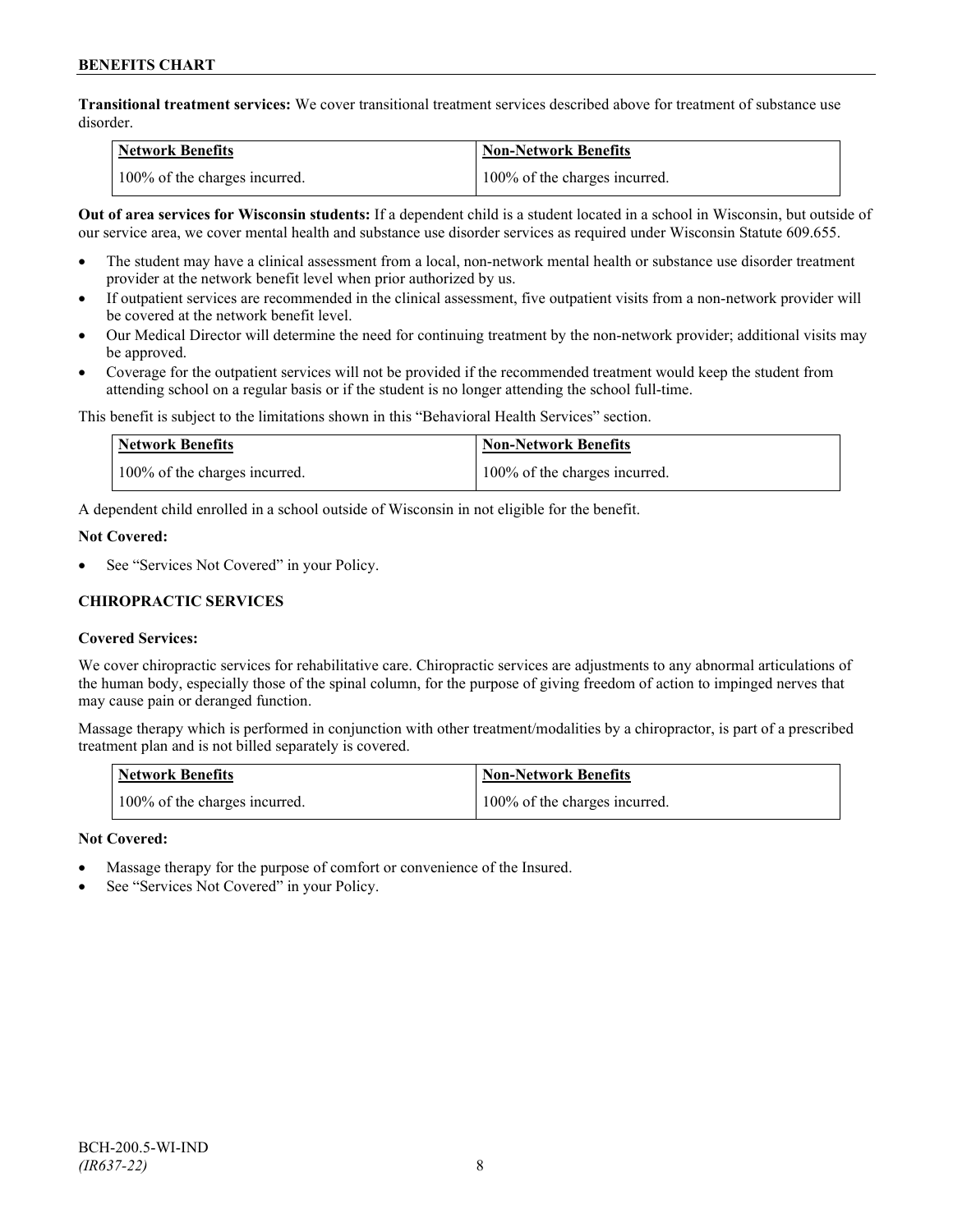# **CLINICAL TRIALS**

# **Covered Services:**

We cover certain routine services if you participate in a Phase I, Phase II, Phase III or Phase IV approved clinical trial that is conducted in relation to the prevention, detection, or treatment of cancer or other life-threatening disease or condition as defined in the Affordable Care Act. Approved clinical trials include (1) federally funded trials when the study or investigation is approved or funded by any of the federal agencies defined in the Public Health Services Act, section 2709 (d) (1) (A); (2) the study or investigation is conducted under an investigational new drug application reviewed by the Food and Drug Administration; and (3) the study or investigation is a drug trial that is exempt from having such an investigational new drug application. We cover routine patient costs for services that would be eligible under the Policy and this Benefits Chart if the service were provided outside of a clinical trial.

| <b>Network Benefits</b>                               | <b>Non-Network Benefits</b>                           |
|-------------------------------------------------------|-------------------------------------------------------|
| Coverage level is same as corresponding Network       | Coverage level is same as corresponding Non-Network   |
| Benefits, depending on type of service provided, such | Benefits, depending on type of service provided, such |
| as Office Visits for Illness or Injury, Inpatient or  | as Office Visits for Illness or Injury, Inpatient or  |
| <b>Outpatient Hospital Services.</b>                  | Outpatient Hospital Services.                         |

#### **Not Covered:**

- The investigative or experimental item, device or service itself.
- Items or services that are provided solely to satisfy data collection and analysis needs and that are not used in the direct clinical management of the patient.
- A service that is clearly inconsistent with widely accepted and established standards of care for a particular diagnosis.
- See "Services Not Covered" in your Policy.

# **DENTAL SERVICES**

#### **Covered Services:**

We cover services as described below.

**Accidental dental services:** We cover services dentally necessary to treat and restore damage done to sound, natural, unrestored teeth as a result of an accidental injury. Coverage is for damage caused by external trauma to face and mouth only, not for cracked or broken teeth, which result from biting or chewing. We cover restorations, root canals, crowns and replacement of teeth lost that are directly related to the accident in which the Insured was involved. We cover initial exams, xrays and palliative treatment including extractions, and other oral surgical procedures directly related to the accident. Subsequent treatment must be initiated within the specified time-frame and must be directly related to the accident. We do not cover restoration and replacement of teeth that are not "sound and natural" at the time of the accident.

Subsequent treatment must be initiated within the specified time-frame and must be directly related to the accident. We do not cover restoration and replacement of teeth that are not "sound and natural" at the time of the accident.

Full mouth rehabilitation to correct occlusion (bite) and malocclusion (misaligned teeth not due to the accident) are not covered.

When an implant-supported dental prosthetic treatment is pursued, benefits are Limited to the amount that would be paid toward the placement of a removable dental prosthetic appliance that could be used in the absence of implant treatment.

| <b>Network Benefits</b>       | <b>Non-Network Benefits</b> |
|-------------------------------|-----------------------------|
| 100% of the charges incurred. | No coverage.                |

For all accidental dental services, treatment and/or restoration must be initiated within six months of the date of the injury. Coverage is Limited to the initial course of treatment and/or initial restoration. Services must be provided within twentyfour months of the date of injury to be covered.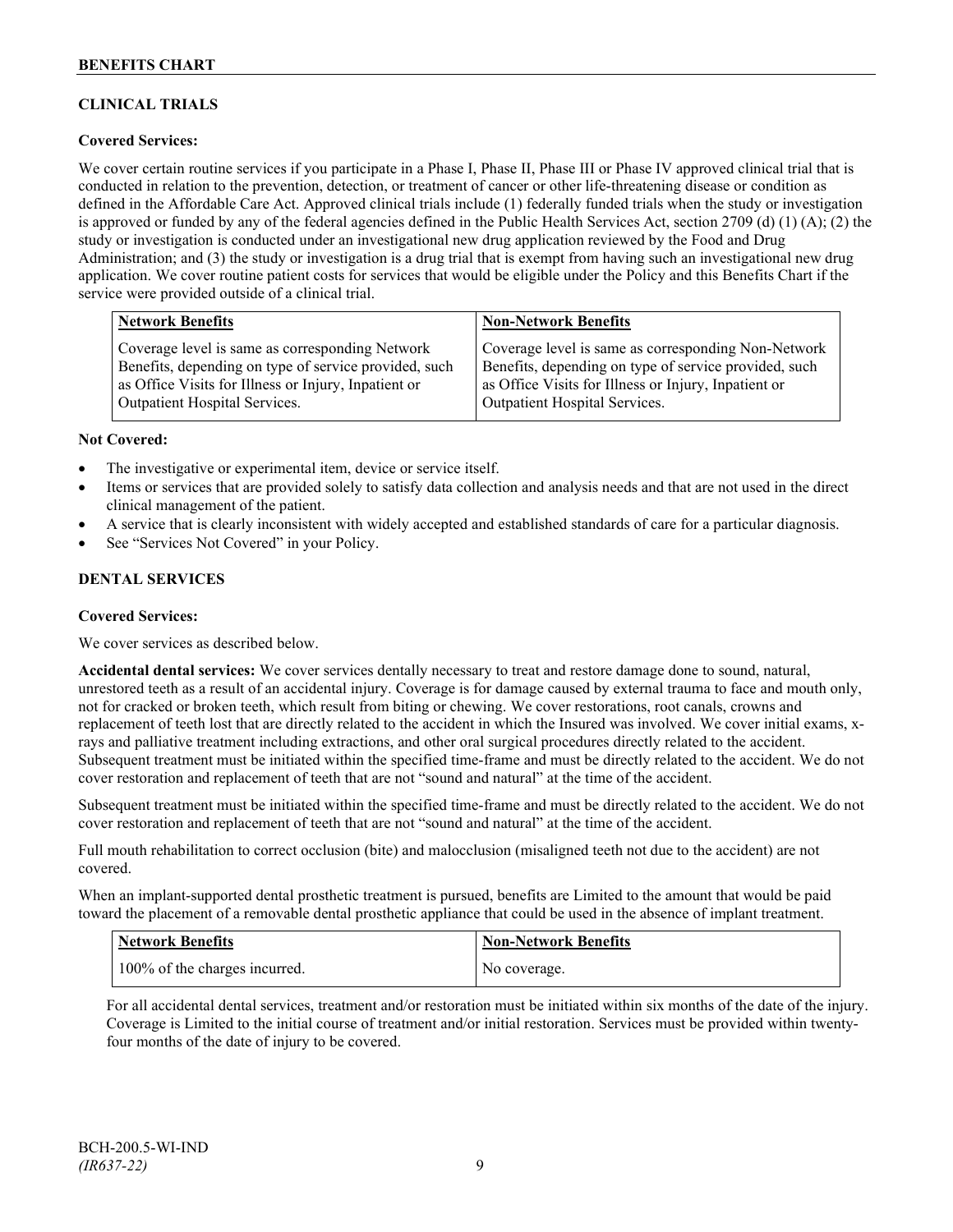### **Medical referral dental services**

**Medically necessary outpatient dental services:** We cover medically necessary outpatient dental services. Coverage is Limited to dental services required for treatment of an underlying medical condition, e.g., removal of teeth to complete radiation treatment for cancer of the jaw, cysts and lesions.

| Network Benefits              | <b>Non-Network Benefits</b>   |
|-------------------------------|-------------------------------|
| 100% of the charges incurred. | 100% of the charges incurred. |

**Medically necessary hospitalization and anesthesia for dental care:** We cover medically necessary hospitalization and anesthesia for dental care. This is Limited to charges incurred by an Insured who: (1) is a child under age 5; (2) is severely disabled; (3) has a medical condition, and requires hospitalization or general anesthesia for dental care treatment; or (4) is a child between ages 5 and 12 and care in dental offices has been attempted unsuccessfully and usual methods of behavior modification have not been successful, or when extensive amounts of restorative care, exceeding 4 appointments, are required.

Coverage is Limited to facility and anesthesia charges. Oral surgeon/dentist professional fees are not covered. The following are examples, though not all-inclusive, of medical conditions which may require hospitalization for dental services: severe asthma, severe airway obstruction or hemophilia. Hospitalization required due to the behavior of the Insured or due to the extent of the dental procedure is not covered.

| Network Benefits              | <b>Non-Network Benefits</b>   |
|-------------------------------|-------------------------------|
| 100% of the charges incurred. | 100% of the charges incurred. |

**Medical complications of dental care:** We cover medical complications of dental care. Treatment must be medically necessary care and related to medical complications of non-covered dental care, including complications of the head, neck, or substructures.

| Network Benefits              | Non-Network Benefits          |
|-------------------------------|-------------------------------|
| 100% of the charges incurred. | 100% of the charges incurred. |

**Oral surgery:** We cover oral surgery. Coverage is Limited to treatment of medical conditions requiring oral surgery, such as treatment of oral neoplasm, non-dental cysts, fracture of the jaw, trauma of the mouth and jaw, and any other oral surgery procedures provided as medically necessary dental services.

| <b>Network Benefits</b>       | <b>Non-Network Benefits</b>   |
|-------------------------------|-------------------------------|
| 100% of the charges incurred. | 100% of the charges incurred. |

**Treatment of cleft lip and cleft palate:** We cover treatment of cleft lip and cleft palate of a dependent child, including orthodontic treatment and oral surgery directly related to the cleft. Dental services which are not required for the treatment of cleft lip or cleft palate are not covered. If a dependent child covered under your Policy is also covered under a dental plan which includes orthodontic services, that dental plan shall be considered primary for the necessary orthodontic services. Oral appliances are subject to the same copayment, conditions and limitations as durable medical equipment.

| <b>Network Benefits</b>                               | <b>Non-Network Benefits</b>                           |
|-------------------------------------------------------|-------------------------------------------------------|
| Coverage level is same as corresponding Network       | Coverage level is same as corresponding Non-Network   |
| Benefits, depending on type of service provided, such | Benefits, depending on type of service provided, such |
| as Office Visits for Illness or Injury, Inpatient or  | as Office Visits for Illness or Injury, Inpatient or  |
| Outpatient Hospital Services.                         | Outpatient Hospital Services.                         |

**Treatment of temporomandibular disorder (TMD) and craniomandibular disorder (CMD):** We cover diagnostic procedures, surgical treatment and non-surgical treatment (including intraoral splint therapy devices) for temporomandibular disorder (TMD) and craniomandibular disorder (CMD), which is medically necessary care. Dental services which are not required to directly treat TMD or CMD are not covered.

| <b>Network Benefits</b>       | <b>Non-Network Benefits</b>   |
|-------------------------------|-------------------------------|
| 100% of the charges incurred. | 100% of the charges incurred. |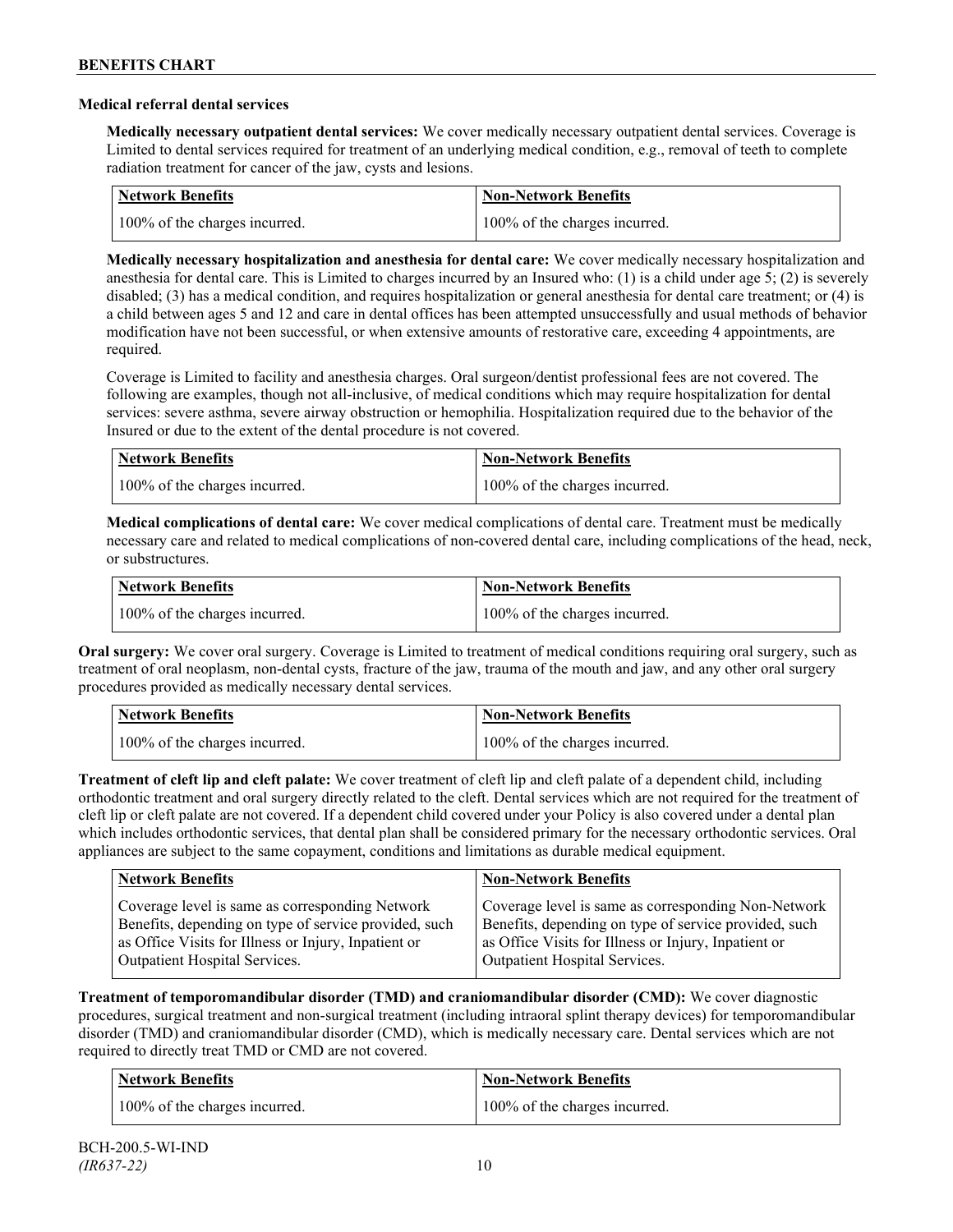# **Not Covered:**

- Dental treatment, procedures or services not listed in this Benefits Chart.
- Accident-related dental services if treatment is: (1) provided to teeth which are not sound and natural; (2) to teeth which have been restored; (3) initiated beyond six months from the date of the injury; (4) received beyond the initial treatment or restoration; or (5) received beyond twenty-four months from the date of injury.
- Accident-related dental services by a Non-Network provider.
- Oral surgery to remove wisdom teeth.
- Orthognathic treatment or procedures and all related services.
- See "Services Not Covered" in your Policy.

# **DIABETIC EQUIPMENT AND SUPPLIES**

#### **Covered Services:**

We cover physician prescribed medically appropriate and necessary drugs and supplies used in the management and treatment of diabetes for members with gestational, Type I or Type II diabetes including durable diabetic equipment and disposable supplies, as described below.

Certain items are only covered if your condition meets our coverage criteria and obtained through an authorized vendor. For more information on what we cover and any prior authorization requirements, call Member Services or log on to your "*my*HealthPartners" account at [healthpartners.com.](http://www.healthpartners.com/)

Insulin and medications for diabetes are covered as outpatient drugs under the "Prescription Drug Services" section.

**Pumps and pump supplies.** These include diabetic insulin pumps, diabetic infusion pumps and infusion pump supplies such as infusion sets, tubing, connectors and syringe reservoirs.

| <b>Network Benefits</b>       | <b>Non-Network Benefits</b>   |
|-------------------------------|-------------------------------|
| 100% of the charges incurred. | 100% of the charges incurred. |

# **All other durable equipment and diabetic supplies**

Durable Diabetic Equipment and Supplies. These include continuous glucose monitoring system (CGMS), transmitter, sensors and receivers, diabetic blood glucose monitors and control/calibrating solutions (for checking accuracy or testing equipment and test strips).

Disposable Diabetic Supplies. These are one-time use supplies, including syringes, lancets, lancet devices, blood and urine ketone test strips, and needles.

Certain diabetic supplies and equipment must be purchased at a pharmacy.

| <b>Network Benefits</b>       | <b>Non-Network Benefits</b>   |
|-------------------------------|-------------------------------|
| 100% of the charges incurred. | 100% of the charges incurred. |

# **Limitations:**

- No more than a 90-day supply of diabetic supplies are covered and dispensed at a time.
- We require that certain diabetic supplies and equipment be purchased at a pharmacy.
- Diabetic supplies and equipment are limited to certain models and brands.
- Durable medical equipment and supplies must be obtained from or repaired by approved vendors.
- Covered services and supplies are based on established medical policies, which are subject to periodic review and modification by the medical or dental directors. Our medical policy for diabetic supplies includes information on our required models and brands. These medical policies (medical coverage criteria) are available by calling Member Services, or logging on to your "*my*HealthPartners" account at healthpartners.com.

# **Not Covered:**

- Replacement or repair of any covered items, if the items are (i) damaged or destroyed by misuse, abuse or carelessness, (ii) lost; or (iii) stolen.
- Duplicate or similar items.

BCH-200.5-WI-IND *(IR637-22)* 11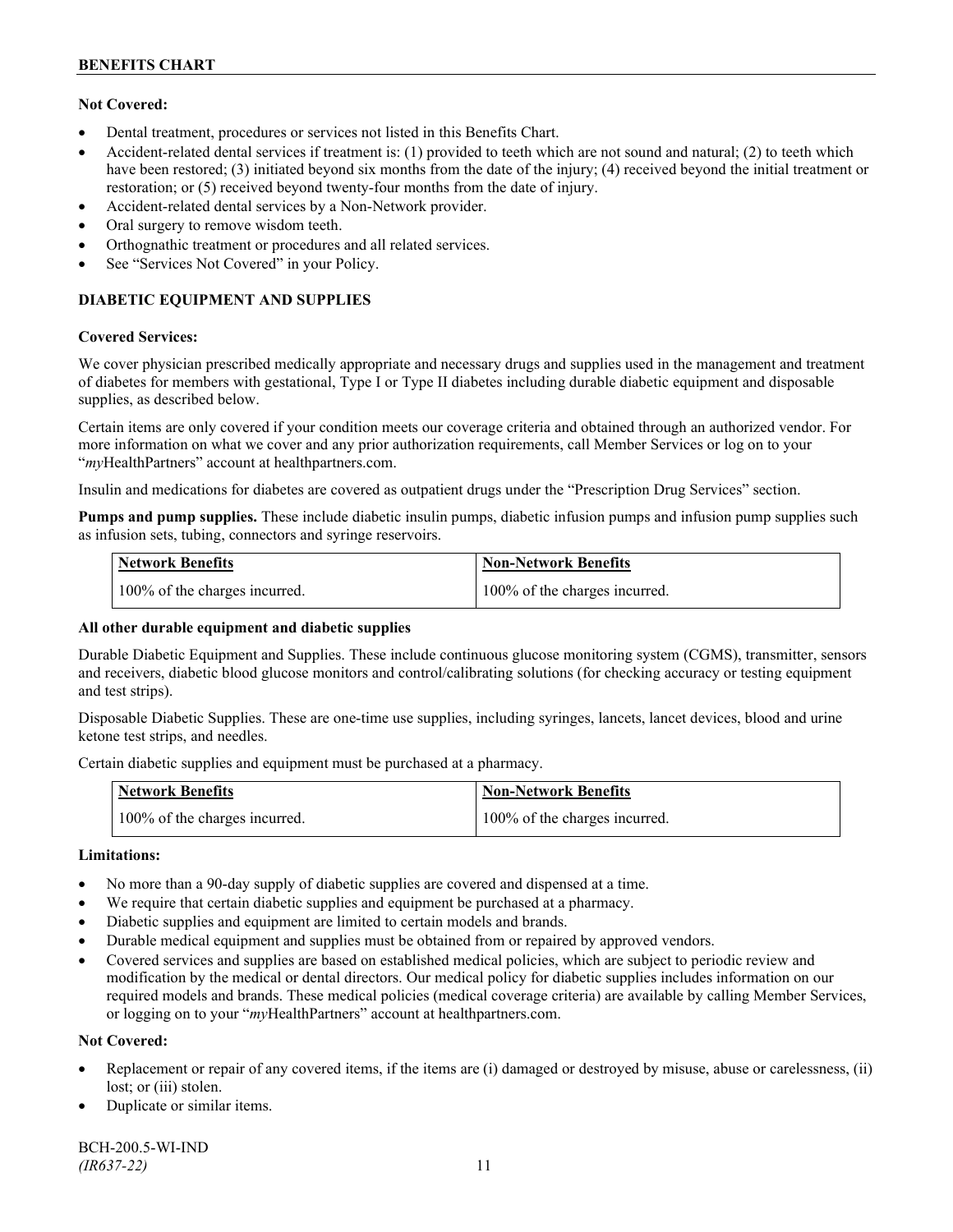- Labor and related charges for repair of any covered items which are more than the cost of replacement by an approved vendor.
- Batteries for monitors and equipment.
- Sales tax, mailing, delivery charges, service call charges.
- See "Services Not Covered" in your Policy.

# **DIAGNOSTIC IMAGING SERVICES**

#### **Covered Services:**

We cover diagnostic imaging, when ordered by a provider and provided in a clinic or outpatient hospital facility.

We cover services provided in a clinic or outpatient hospital facility. To see the benefit level for inpatient hospital or skilled nursing facility services, see benefits under Inpatient Hospital and Skilled Nursing Facility Services.

### **Outpatient magnetic resonance imaging (MRI) and computed tomography (CT)**

| <b>Network Benefits</b>       | <b>Non-Network Benefits</b>   |
|-------------------------------|-------------------------------|
| 100% of the charges incurred. | 100% of the charges incurred. |

#### **All other outpatient diagnostic imaging services**

#### **Services for illness or injury**

| <b>Network Benefits</b>       | <b>Non-Network Benefits</b>      |
|-------------------------------|----------------------------------|
| 100% of the charges incurred. | $100\%$ of the charges incurred. |

#### **Preventive services (MRI/CT procedures are not considered preventive)**

Diagnostic imaging services associated with preventive services are covered at the benefit level shown in the "Preventive Services" section of this Benefits Chart.

#### **Not Covered:**

See "Services Not Covered" in your Policy.

# **DURABLE MEDICAL EQUIPMENT, PROSTHETICS, ORTHOTICS AND SUPPLIES**

# **Covered Services:**

We cover equipment and services, as described below.

We cover durable medical equipment and services, prosthetics, orthotics, and supplies, subject to the limitations below, including certain disposable supplies, and enteral feedings.

We cover external hearing aids, cochlear implants, and related treatment prescribed by a physician or by a licensed audiologist for Insureds under 18 years of age who have hearing loss.

We also cover basic hearing aids for Insureds age 18 or older for the correction of a hearing impairment.

Osseointegrated or bone-anchored hearing aids are only covered for Insureds who have hearing loss that is not correctable by any other procedure.

Hearing aids are Limited to one basic, standard hearing aid for each ear every three years.

A basic hearing aid is defined as a hearing device that consists of a microphone, amplifier, volume control, battery and receiver. It does not include upgrades above and beyond the functionality of a basic hearing aid, including, but not Limited to, hearing improvements for group settings, background noise, Bluetooth/remote control functionality, or extended warranties. Charges for upgrades above the cost of a basic, standard hearing aid are not covered.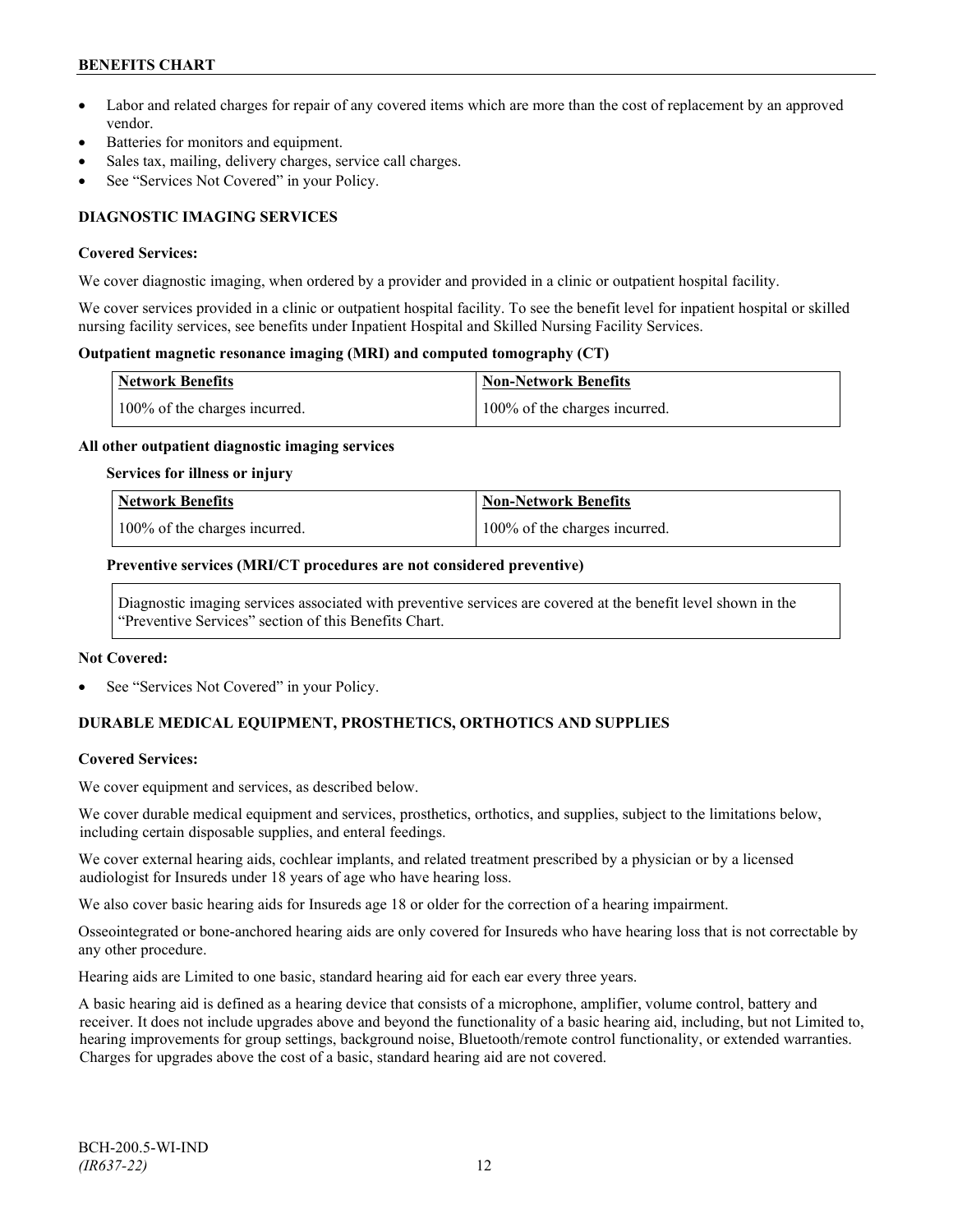Diabetic equipment and supplies are covered under the "Diabetic Equipment and Supplies" section.

| <b>Network Benefits</b>       | <b>Non-Network Benefits</b>   |
|-------------------------------|-------------------------------|
| 100% of the charges incurred. | 100% of the charges incurred. |

### **Special dietary treatment for phenylketonuria (PKU) if it meets our medical coverage criteria**

| <b>Network Benefits</b>       | <b>Non-Network Benefits</b>   |
|-------------------------------|-------------------------------|
| 100% of the charges incurred. | 100% of the charges incurred. |

#### **Oral amino acid based elemental formula if it meets our medical coverage criteria**

| Network Benefits              | <b>Non-Network Benefits</b>   |
|-------------------------------|-------------------------------|
| 100% of the charges incurred. | 100% of the charges incurred. |

#### **Limitations:**

Coverage of durable medical equipment is Limited by the following.

- Payment will not exceed the cost of an alternate piece of equipment or service that is effective and medically necessary.
- For prosthetic benefits, other than oral appliances for cleft lip and cleft palate, payment will not exceed the cost of an alternate piece of equipment or service that is effective, medically necessary and enables Insureds to conduct standard activities of daily living.
- We reserve the right to determine if an item will be approved for rental vs. purchase.
- We require that certain diabetic supplies and equipment be purchased at a pharmacy.
- Covered services and supplies are based on established medical policies which are subject to periodic review and modification by the medical directors. Our medical policy for diabetic supplies includes information on our required models and brands. These medical policies (medical coverage criteria) are available by calling Member Services, or logging on to your "*my*HealthPartners" account at [healthpartners.com.](http://www.healthpartners.com/)

# **Not Covered:**

Items which are not eligible for coverage include, but are not Limited to:

- Replacement or repair of any covered items, if the items are (i) damaged or destroyed by misuse, abuse or carelessness, (ii) lost; or (iii) stolen.
- Duplicate or similar items.
- Labor and related charges for repair of any covered items which are more than the cost of replacement by an approved vendor.
- Sales tax, mailing, delivery charges, service call charges.
- Items which are primarily educational in nature or for hygiene, vocation, comfort, convenience or recreation.
- Communication aids or devices: equipment to create, replace or augment communication abilities including, but not Limited to, speech processors, receivers, communication boards, or computer or electronic assisted communication.
- Implantable and osseointegrated or bone-anchored hearing aids and their fitting, except as specifically described in this Benefits Chart. This exclusion does not apply to cochlear implants.
- Eyeglasses, contact lenses and their fitting, measurement and adjustment, except as specifically described in this Benefits Chart.
- Hair prostheses (wigs).
- Household equipment which primarily has customary uses other than medical, such as, but not Limited to, exercise cycles, air purifiers, central or unit air conditioners, water purifiers, non-allergenic pillows, mattresses or waterbeds.
- Household fixtures including, but not Limited to, escalators or elevators, ramps, swimming pools and saunas.
- Modifications to the structure of the home including, but not Limited to, wiring, plumbing or charges for installation of equipment.
- Vehicle, car or van modifications including, but not Limited to, hand brakes, hydraulic lifts and car carrier.
- Rental equipment while owned equipment is being repaired by non-contracted vendors, beyond one month rental of medically necessary equipment.
- Other equipment and supplies, including, but not Limited to assistive devices, that we determine are not eligible for coverage.

BCH-200.5-WI-IND *(IR637-22)* 13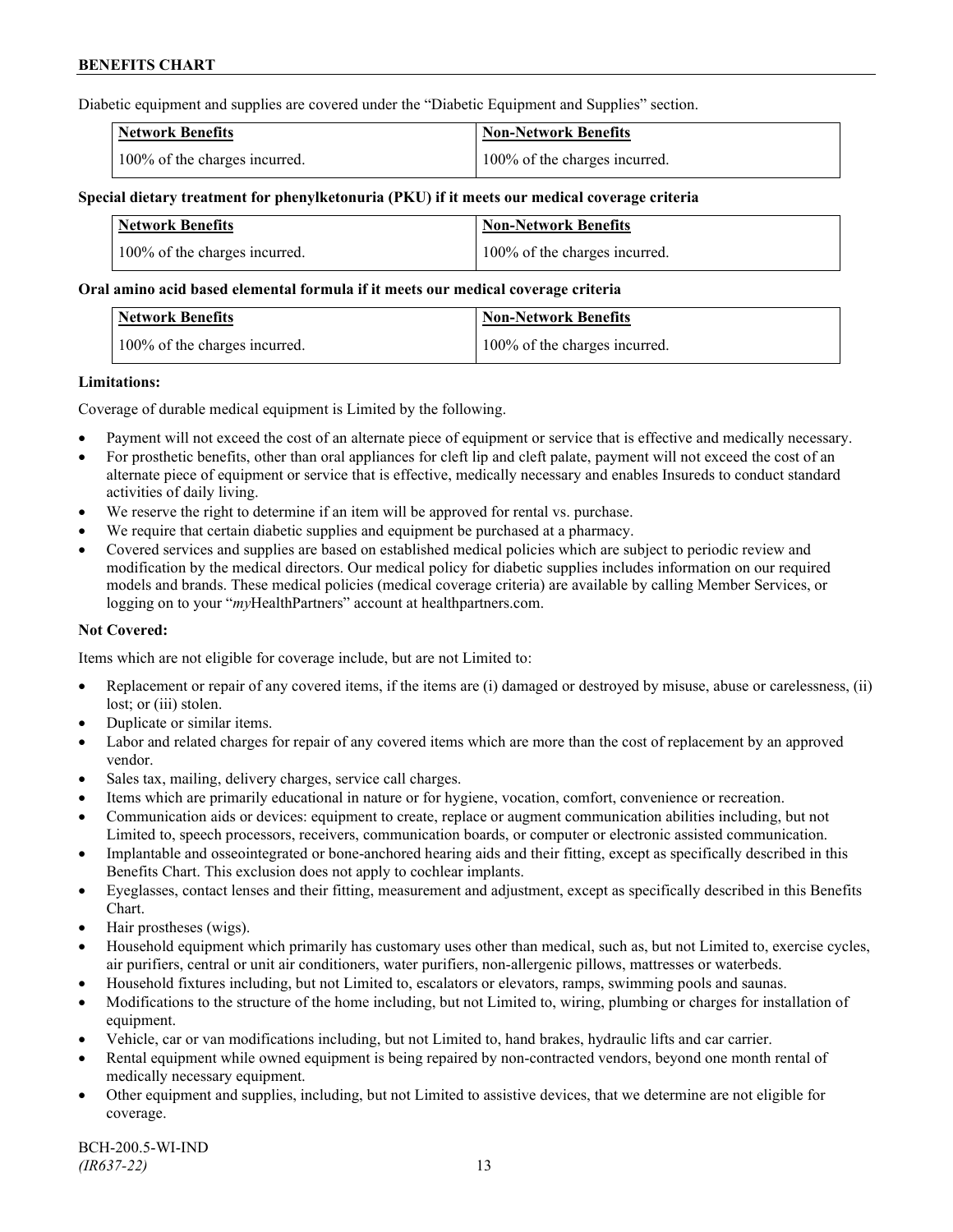See "Services Not Covered" in your Policy.

# **EMERGENCY AND URGENTLY NEEDED CARE SERVICES**

# **Covered Services:**

We cover services for emergency care and urgently needed care if the services are otherwise eligible for coverage under your Policy.

**Urgently needed care.** These are services to treat an unforeseen illness or injury that:

- are required in order to prevent a serious deterioration in your health, and
- cannot be delayed until the next available clinic or office hours.

| <b>Network Benefits</b>       | <b>Non-Network Benefits</b>   |
|-------------------------------|-------------------------------|
| 100% of the charges incurred. | 100% of the charges incurred. |

**Emergency care.** These are services to treat:

- the sudden, unexpected onset of illness or injury which, if left untreated or unattended until the next available clinic or office hours, would result in hospitalization, or
- a condition requiring professional health services immediately necessary to preserve life or stabilize health.

Emergency care includes emergency services as defined in Division BB, Title I, Section 102 of the Consolidated Appropriations Act of 2021.

When reviewing claims for coverage of emergency services, our medical director will take into consideration a reasonable layperson's belief that the circumstances required immediate medical care that could not wait until the next working day or next available clinic appointment.

# **Emergency care in a hospital emergency room, including professional services of a physician**

| <b>Network Benefits</b>       | Non-Network Benefits    |
|-------------------------------|-------------------------|
| 100% of the charges incurred. | l See Network Benefits. |

# **Inpatient emergency care in a hospital**

| <b>Network Benefits</b>       | <b>Non-Network Benefits</b> |
|-------------------------------|-----------------------------|
| 100% of the charges incurred. | See Network Benefits.       |

# **Not Covered:**

See "Services Not Covered" in your Policy.

# **GENE THERAPY**

# **Covered Services:**

We cover gene therapy treatment that meets our current medical coverage criteria.

| <b>Network Benefits</b>                                                                                                                                                                                 | <b>Non-Network Benefits</b> |
|---------------------------------------------------------------------------------------------------------------------------------------------------------------------------------------------------------|-----------------------------|
| Coverage level is same as corresponding Network<br>Benefit, depending on type of service provided, such as<br>Office Visits for Illness or Injury, Inpatient or<br><b>Outpatient Hospital Services.</b> | No coverage.                |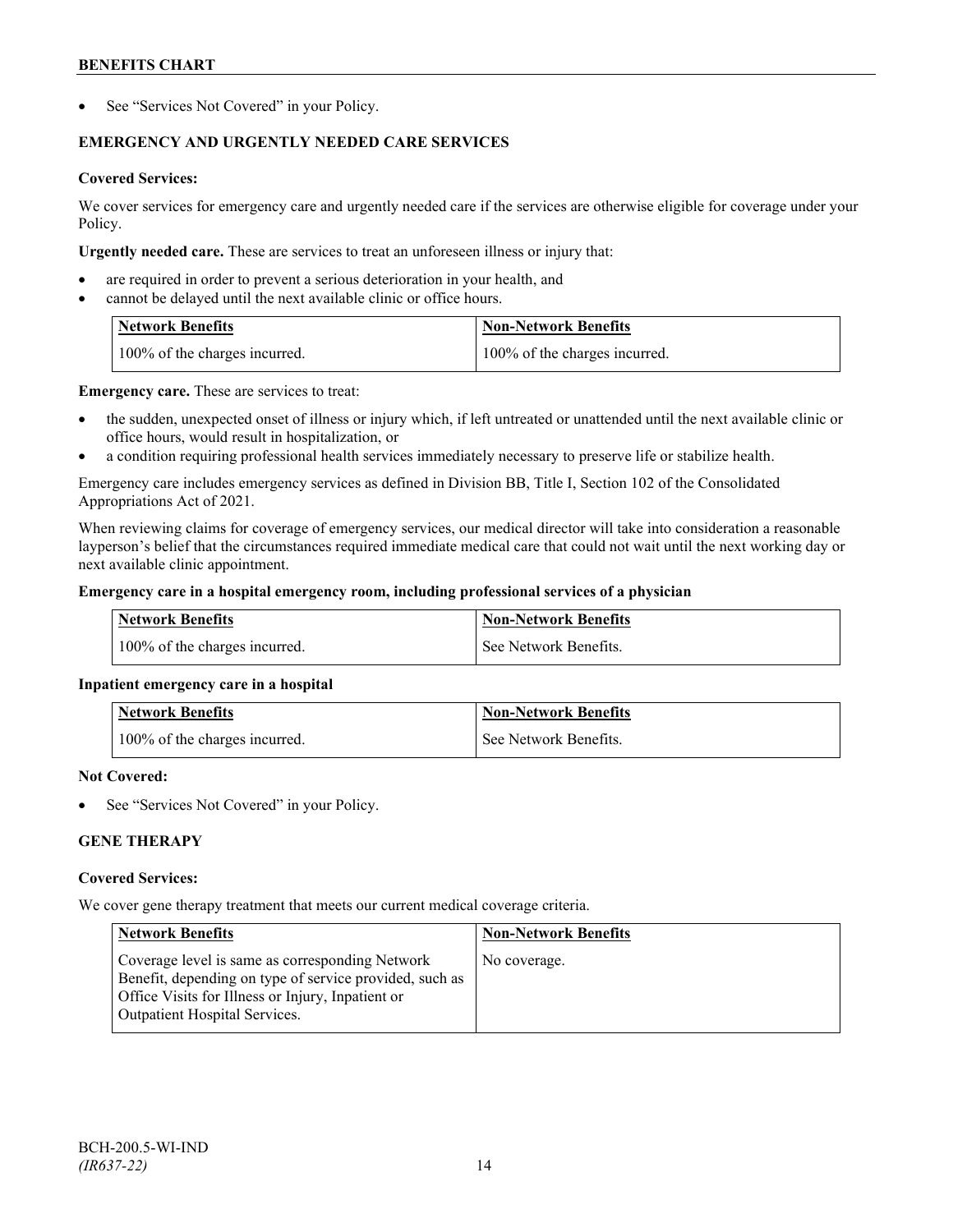# **Limitations:**

- Gene therapy must be provided by a designated provider.
- Specific types of gene therapy are Limited to therapies and conditions specified in our medical coverage criteria.

# **Not Covered:**

See "Services Not Covered" in your Policy.

# **HEALTH EDUCATION**

### **Covered Services:**

We cover education for preventive services and education for the management of chronic health problems (such as diabetes).

| <b>Network Benefits</b>       | <b>Non-Network Benefits</b>   |
|-------------------------------|-------------------------------|
| 100% of the charges incurred. | 100% of the charges incurred. |

# **Not Covered:**

See "Services Not Covered" in your Policy.

# **HOME-BASED COMPREHENSIVE HEALTH RISK ASSESSMENT**

#### **Covered Services:**

If you meet our criteria for coverage, you may qualify for our home-based comprehensive health risk assessment program. The program covers a health assessment with a designated nurse practitioner.

| <b>Network Benefits</b>       | <b>Non-Network Benefits</b> |
|-------------------------------|-----------------------------|
| 100% of the charges incurred. | No coverage.                |

# **Not Covered:**

See "Services Not Covered" in your Policy.

# **HOME HEALTH SERVICES**

# **Covered Services:**

We cover skilled nursing services, physical therapy, occupational therapy, speech therapy, respiratory therapy and other therapeutic services, non-routine prenatal and routine postnatal well child visits (as described in our medical coverage criteria), phototherapy services for newborns, home health aide services and other eligible home health services when provided in your home, if you are homebound (i.e., unable to leave home without considerable effort due to a medical condition). Lack of transportation does not constitute homebound status. For phototherapy services for newborns and high risk prenatal services, supplies and equipment are included.

We cover total parenteral nutrition/intravenous ("TPN/IV") therapy, equipment, supplies and drugs in connection with IV therapy. IV line care kits are covered under Durable Medical Equipment.

We cover palliative care benefits. Palliative care includes symptom management, education and establishing goals of care. We waive the requirement that you be homebound for a Limited number of home visits for palliative care (as shown in this Benefits Chart), if you have a life-threatening, non-curable condition which has a prognosis of survival of two years or less. Additional palliative care visits are eligible under the home health services benefit if you are homebound and meet all other requirements defined in this section.

You do not need to be homebound to receive total parenteral nutrition/intravenous ("TPN/IV") therapy.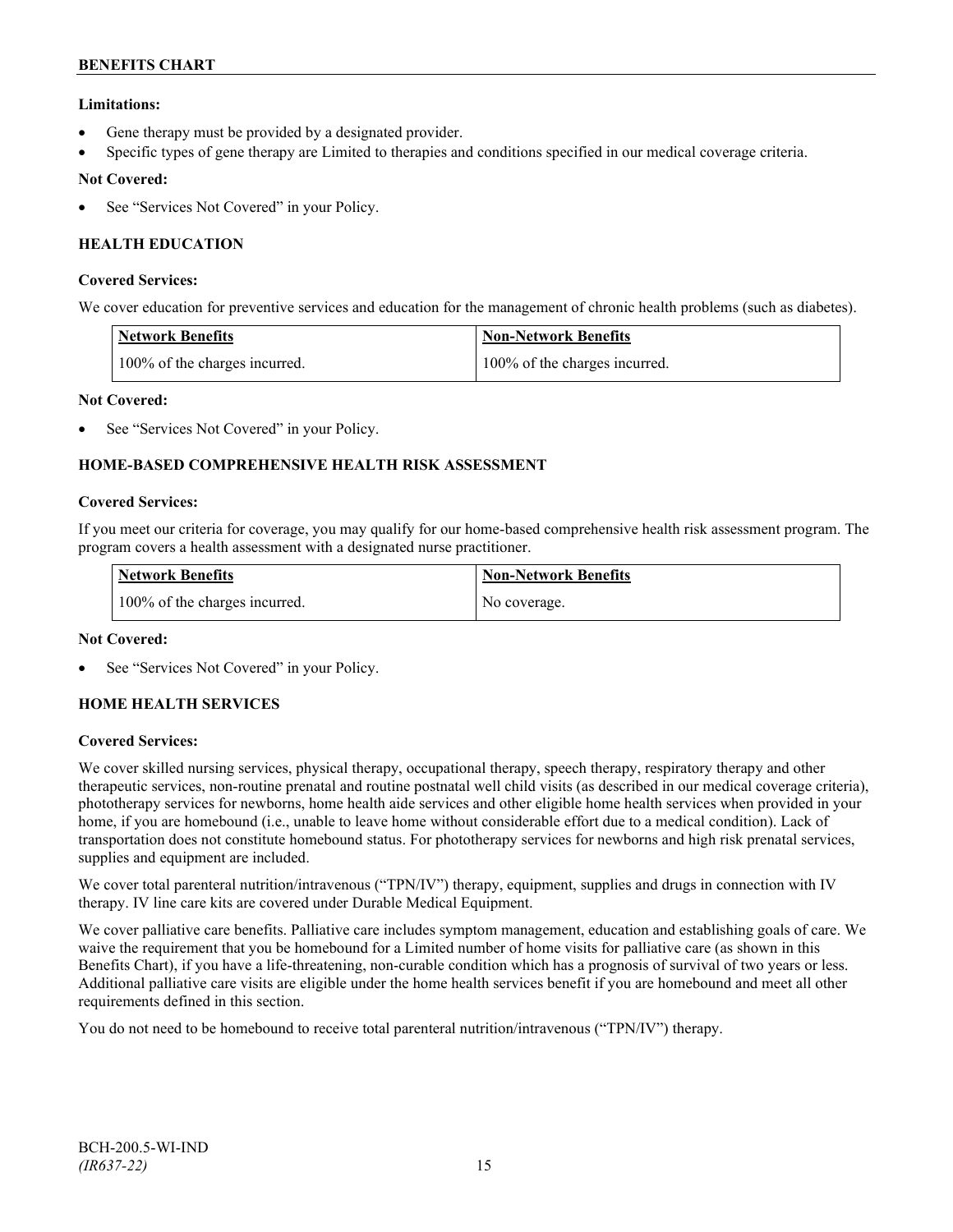Home health services are eligible and covered only when:

- medically necessary; and
- provided as rehabilitative care, terminal care or maternity care; and
- ordered by a physician, and included in the written home care plan.

# **Physical therapy, occupational therapy, speech therapy, respiratory therapy, home health aide services and palliative care**

| Network Benefits              | <b>Non-Network Benefits</b> |
|-------------------------------|-----------------------------|
| 100% of the charges incurred. | No coverage.                |

#### **TPN/IV therapy, skilled nursing services, non-routine prenatal/postnatal services and phototherapy**

| Network Benefits              | Non-Network Benefits |
|-------------------------------|----------------------|
| 100% of the charges incurred. | No coverage.         |

Each 24-hour visit (or shifts up to 24-hour visits) equals one visit and counts toward the Maximum visits for all other services shown below. Any visit that lasts less than 24 hours regardless of the length of the visit, will count as one visit toward the Maximum visits for all other services shown below. All visits must be medically necessary and benefit eligible.

#### **Routine postnatal well child visits**

| <b>Network Benefits</b>       | Non-Network Benefits          |
|-------------------------------|-------------------------------|
| 100% of the charges incurred. | 100% of the charges incurred. |

#### **Maximum visits for palliative care:**

If you are eligible to receive palliative care in the home and you are not homebound, there is a maximum of 12 visits per calendar year.

#### **Maximum visits for all services other than palliative care:**

| Network Benefits             | <b>Non-Network Benefits</b> |
|------------------------------|-----------------------------|
| 60 visits per calendar year. | No coverage.                |

The routine postnatal well child visits do not count toward the visit limit.

# **Limitations:**

- Home health services are not provided as a substitute for a primary caregiver in the home or as relief (respite) for a primary caregiver in the home. We will not reimburse family members or residents in your home for the above services.
- A service shall not be considered a skilled nursing service merely because it is performed by, or under the direct supervision of, a licensed nurse. Where a service (such as tracheotomy suctioning or ventilator monitoring) or like services, can be safely and effectively performed by a non-medical person (or self-administered), without the direct supervision of, a licensed nurse, the service shall not be regarded as a skilled nursing service, whether or not a skilled nurse actually provides the service. The unavailability of a competent person to provide a non-skilled service shall not make it a skilled service when a skilled nurse provides it. Only the skilled nursing component of so-called "blended" services (i.e. services which include skilled and non-skilled components) are covered under this Benefits Chart.

# **Not Covered:**

- Home Health Services by a Non-Network provider.
- Financial or legal counseling services.
- Housekeeping or meal services in your home.
- Private duty nursing services.
- Services provided by a family member or enrollee, or a resident in the enrollee's home.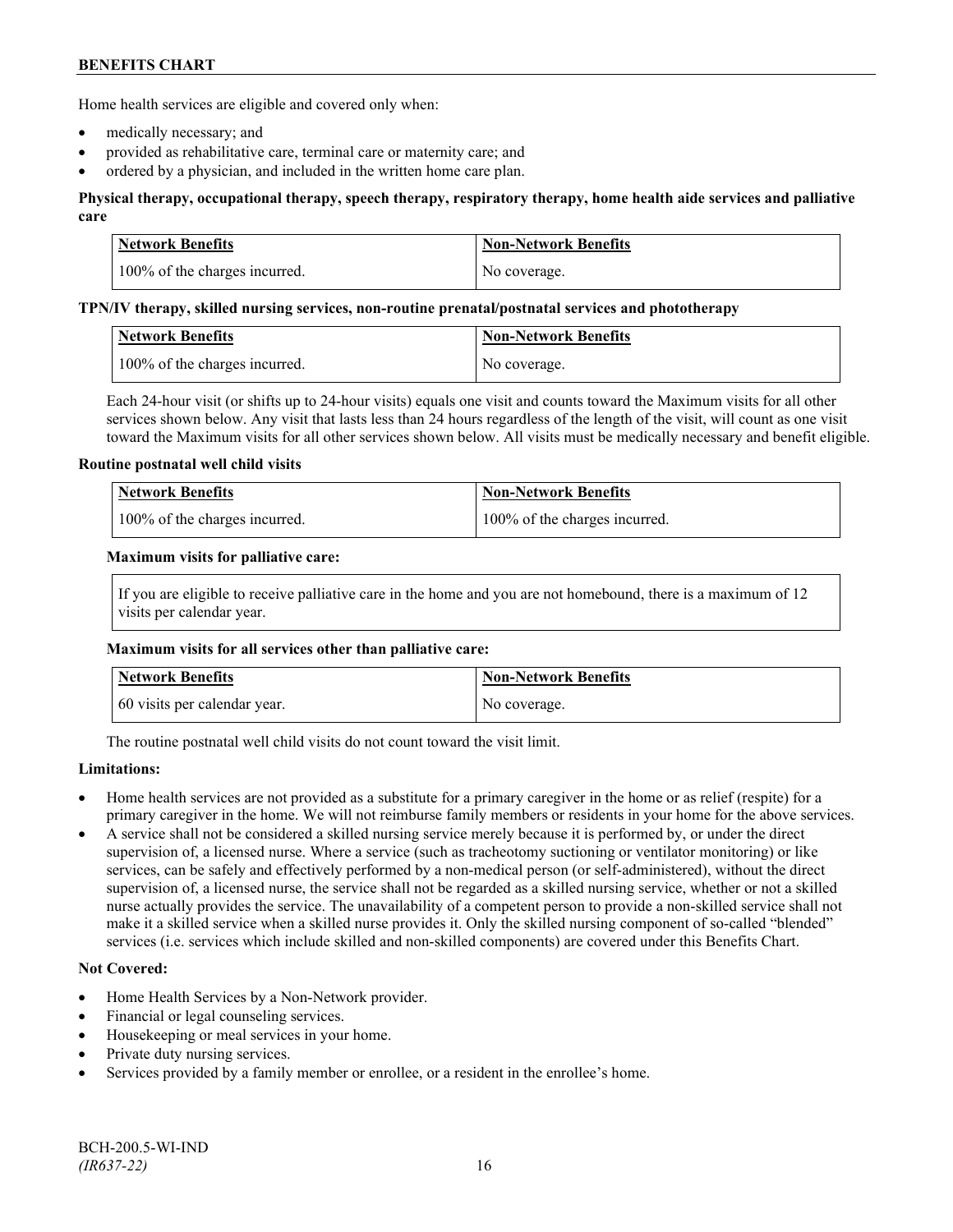- Vocational rehabilitation and recreational or educational therapy. Recreation therapy is therapy provided solely for the purpose of recreation, including, but not Limited to: (a) requests for physical therapy or occupational therapy to improve athletic ability, and (b) braces or guards to prevent sports injuries.
- See "Services Not Covered" in your Policy.

# **HOME HOSPICE SERVICES**

### **Applicable Definitions:**

**Part-time.** This is up to two hours of service per day, more than two hours is considered continuous care.

**Continuous Care.** This is from two to twelve hours of service per day provided by a registered nurse, licensed practical nurse, or home health aide, during a period of crisis in order to maintain a terminally ill patient at home.

**Appropriate Facility.** This is a nursing home, hospice residence, or other inpatient facility.

**Custodial Care Related to Hospice Services.** This means providing assistance in the activities of daily living and the care needed by a terminally ill patient which can be provided by primary caregiver (i.e., family member or friend) who is responsible for the patient's home care.

# **Covered Services:**

**Home hospice program:** We cover the services described below if you are terminally ill and accepted as a home hospice program participant. You must meet the eligibility requirements of the program, and elect to receive services through the home hospice program. The services will be provided in your home, with inpatient care available when medically necessary as described below. If you elect to receive hospice services, you do so in lieu of curative treatment for your terminal illness for the period you are enrolled in the home hospice program.

**Eligibility:** In order to be eligible to be enrolled in the home hospice program, you must: (1) be a terminally ill patient (prognosis of six months or less); (2) have chosen a palliative treatment focus (i.e., emphasizing comfort and supportive services rather than treatment attempting to cure the disease or condition); and (3) continue to meet the terminally ill prognosis as reviewed by our medical director or his or her designee over the course of care. You may withdraw from the home hospice program at any time.

**Eligible services:** Hospice services include the following services provided in accordance with an approved hospice treatment plan:

- Home Health Services:
	- o Part-time care provided in your home by an interdisciplinary hospice team (which may include a physician, nurse, social worker, and spiritual counselor) and medically necessary home health services are covered.
	- o One or more periods of continuous care in your home or in a setting which provides day care for pain or symptom management, when medically necessary, will be covered.
- Inpatient Services: We cover medically necessary inpatient services.
- Other Services:
	- o Respite care is covered for care in your home or in an appropriate facility, to give your primary caregivers (i.e., family members or friends) rest and/or relief when necessary in order to maintain a terminally ill patient at home*.*
	- o Medically necessary medications for pain and symptom management.
	- o Semi-electric hospital beds and other durable medical equipment are covered.
	- o Emergency and non-emergency care is covered.

| <b>Network Benefits</b>       | <b>Non-Network Benefits</b> |
|-------------------------------|-----------------------------|
| 100% of the charges incurred. | No coverage.                |

Respite care is Limited to 5 days per episode, and respite care and continuous care combined are Limited to 30 days.

# **Not Covered:**

- Home Hospice Services by a Non-Network provider.
- Financial or legal counseling services.
- Housekeeping or meal services in your home.
- Custodial or maintenance care related to hospice services, whether provided in the home or in a nursing home.
- Any service not specifically described as covered services under this home hospice services benefits.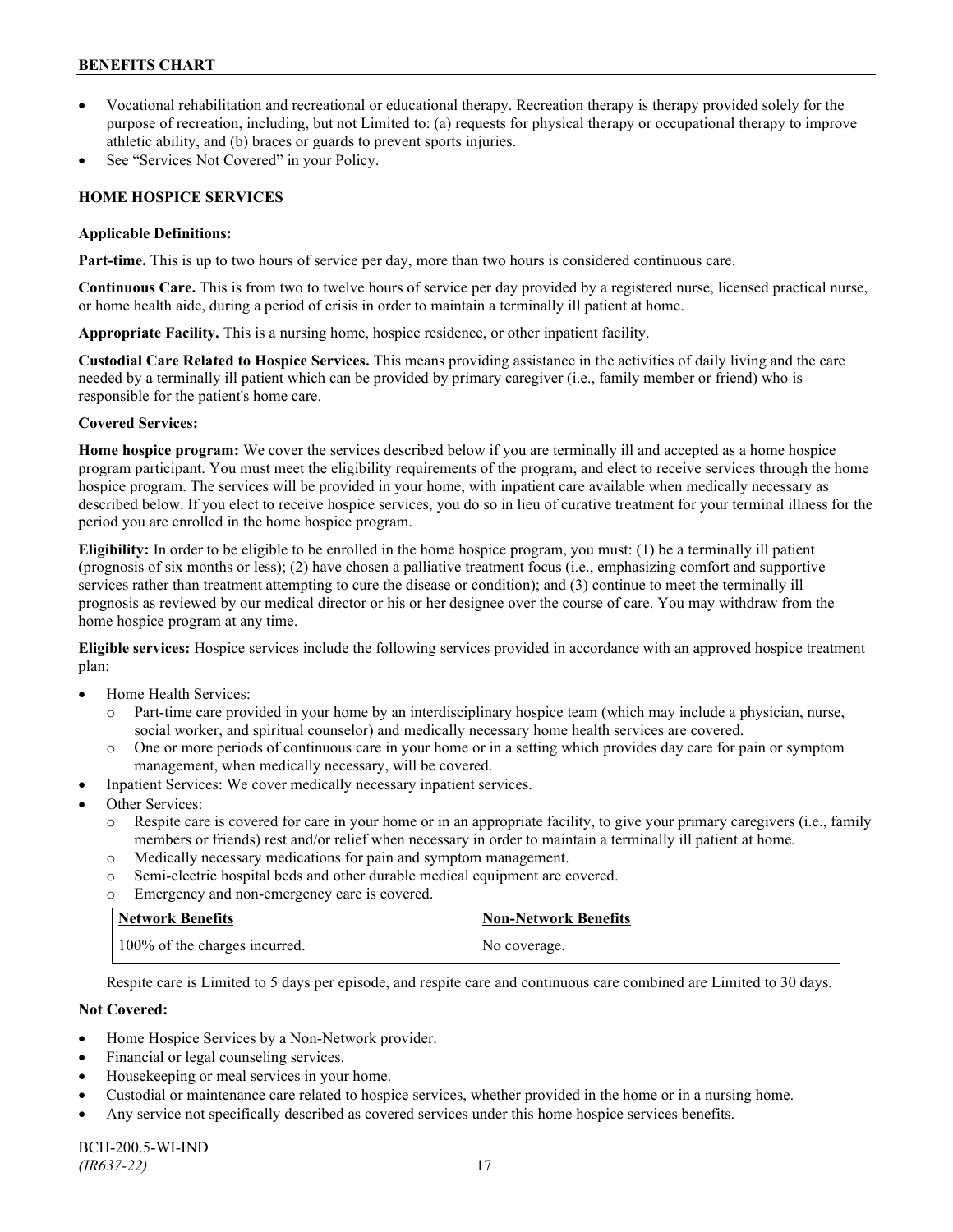- Any services provided by members of your family or residents in your home.
- See "Services Not Covered" in your Policy.

### **HOSPITAL AND SKILLED NURSING FACILITY SERVICES**

### **Covered Services:**

We cover services as described below.

#### **Medical or surgical hospital services**

**Inpatient hospital services:** We cover the following medical or surgical services, for the treatment of acute illness or injury, which require the level of care only provided in an acute care facility. These services must be authorized by a physician.

Inpatient hospital services include: room and board; the use of operating or maternity delivery rooms; intensive care facilities; newborn nursery facilities; general nursing care, anesthesia, laboratory and diagnostic imaging services, radiation therapy, physical therapy, prescription drugs or other medications administered during treatment, blood and blood products (unless replaced), and blood derivatives, and other diagnostic or treatment related hospital services; physician and other professional medical and surgical services provided while in the hospital, including gender confirmation surgery that meets medical coverage criteria.

We cover, following a vaginal delivery, a minimum of 48 hours of inpatient care for the mother and newborn child. We cover, following a caesarean section delivery, a minimum of 96 hours of inpatient care for the mother and newborn child.

Health insurance issuers generally may not, under Federal law, restrict benefits for any hospital length of stay in connection with childbirth for the mother of newborn child to less than 48 hours following a vaginal delivery, or less than 96 hours following a caesarean section. However, Federal law generally does not prohibit the mother's or newborn's attending provider, after consulting with the mother, from discharging the mother or her newborn earlier than 48 hours (or 96 hours as applicable). In any case plans and issuers may not, under Federal law, require that a provider obtain authorization from the plan or the insurance issuer for prescribing a length of stay not in excess of 48 hours (or 96 hours).

| <b>Network Benefits</b>       | Non-Network Benefits          |
|-------------------------------|-------------------------------|
| 100% of the charges incurred. | 100% of the charges incurred. |

Each Insured's admission or confinement, including that of a newborn child, is separate and distinct from the admission or confinement of any other Insured.

**Outpatient hospital, ambulatory care or surgical facility services:** We cover the following medical and surgical services, for diagnosis or treatment of illness or injury on an outpatient basis. These services must be authorized by a physician.

Outpatient services include: use of operating rooms, maternity delivery rooms or other outpatient departments, rooms or facilities; and the following outpatient services: general nursing care, anesthesia, laboratory and diagnostic imaging services, radiation therapy, physical therapy, drugs administered during treatment, blood and blood products (unless replaced), and blood derivatives, and other diagnostic or treatment related outpatient services; physician and other professional medical and surgical services provided while an outpatient, including colonoscopies, and gender confirmation surgery that meets medical coverage criteria.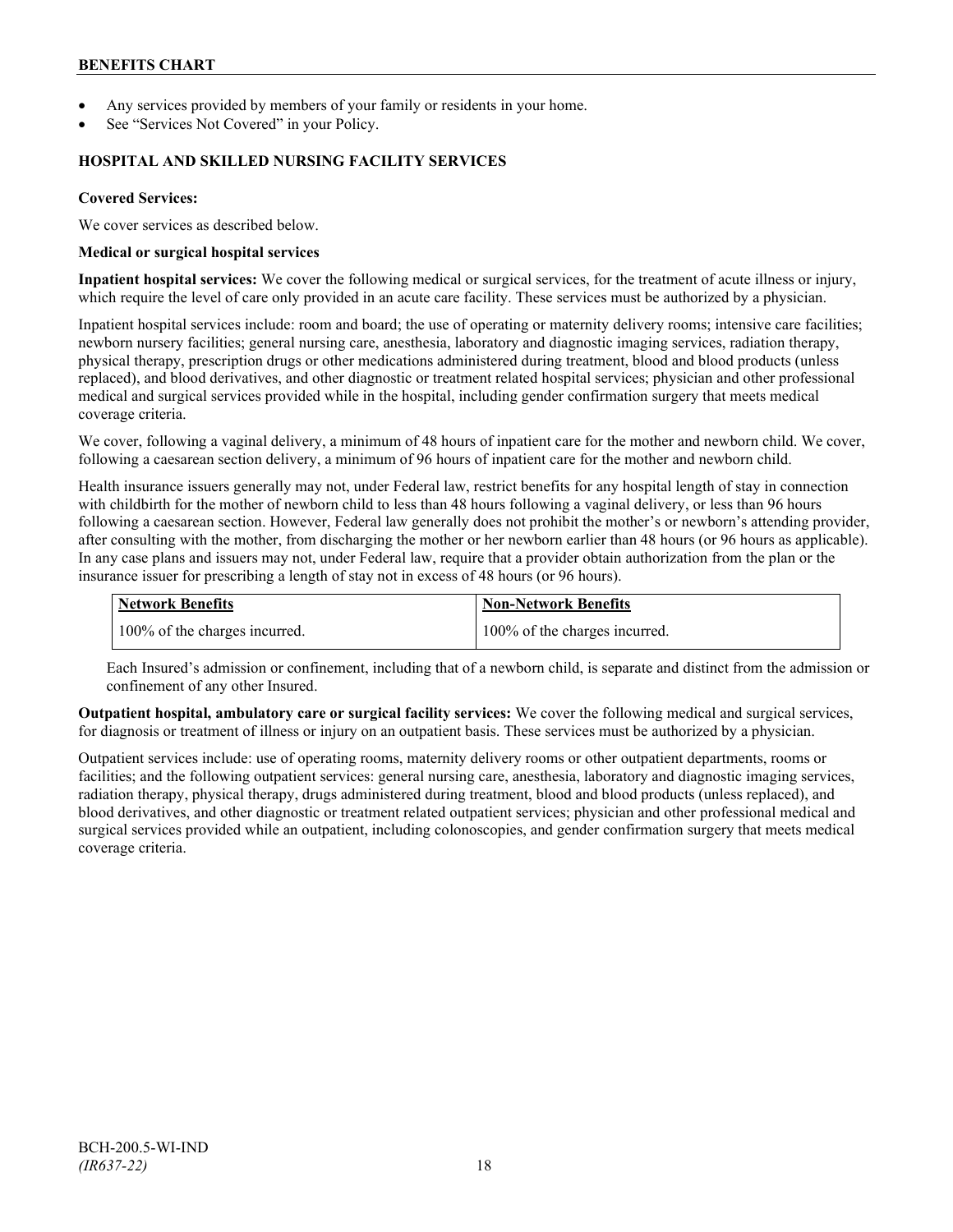To see the benefit level for diagnostic imaging services, laboratory services and physical therapy, see benefits under Diagnostic Imaging Services, Laboratory Services and Physical Therapy in this Benefits Chart.

| <b>Network Benefits</b>       | <b>Non-Network Benefits</b>   |
|-------------------------------|-------------------------------|
| 100% of the charges incurred. | 100% of the charges incurred. |

**Skilled nursing facility care:** We cover room and board, daily skilled nursing and related ancillary services for post-acute treatment and rehabilitative care of illness or injury that meets medical coverage criteria.

| Network Benefits                             | <b>Non-Network Benefits</b>                  |
|----------------------------------------------|----------------------------------------------|
| 100% of the charges incurred.                | 100% of the charges incurred.                |
| Limited to a 30 day maximum per confinement. | Limited to a 30 day maximum per confinement. |

Each day of services provided under the Network Benefits and Non-Network Benefits, combined, applies toward the maximum shown above.

#### **Not Covered:**

- Services for items for personal convenience, such as television rental, are not covered.
- See "Services Not Covered" in your Policy.

# **INFERTILITY DIAGNOSIS**

#### **Covered Services:**

We cover the diagnosis of infertility. These services include diagnostic procedures and tests provided in connection with an infertility evaluation, office visits and consultations to diagnose infertility.

| <b>Network Benefits</b>       | Non-Network Benefits          |
|-------------------------------|-------------------------------|
| 100% of the charges incurred. | 100% of the charges incurred. |

Coverage is Limited to office visits and consultations to diagnose infertility. Treatment is not covered.

#### **Not Covered:**

- Infertility/fertility treatment, including, but not limited to, office visits, laboratory services, diagnostic imaging services, and fertility drugs, reversal of sterilization, and sperm, ova or embryo acquisition, retrieval or storage; however, we do cover office visits and consultations to diagnose infertility.
- Services related to the establishment of surrogate pregnancy and fees for a surrogate. However, pregnancy and maternity services are covered for an Insured under this Benefits Chart, including a surrogate pregnancy.
- See "Services Not Covered" in your Policy.

# **LABORATORY SERVICES**

#### **Covered Services:**

We cover laboratory tests when ordered by a provider and provided in a clinic or outpatient hospital facility. This includes blood tests to detect lead exposure in children between the ages of 6 months and 72 months.

To see the benefit level for inpatient hospital or skilled nursing facility services, see benefits under Inpatient Hospital and Skilled Nursing Facility Services in this Benefits Chart.

**Prostate-specific antigen (PSA) testing.** We cover prostate cancer screening for men 40 years of age or over who are symptomatic or in a high-risk category and for all men 50 years of age or older.

| <b>Network Benefits</b>       | <b>Non-Network Benefits</b>   |
|-------------------------------|-------------------------------|
| 100% of the charges incurred. | 100% of the charges incurred. |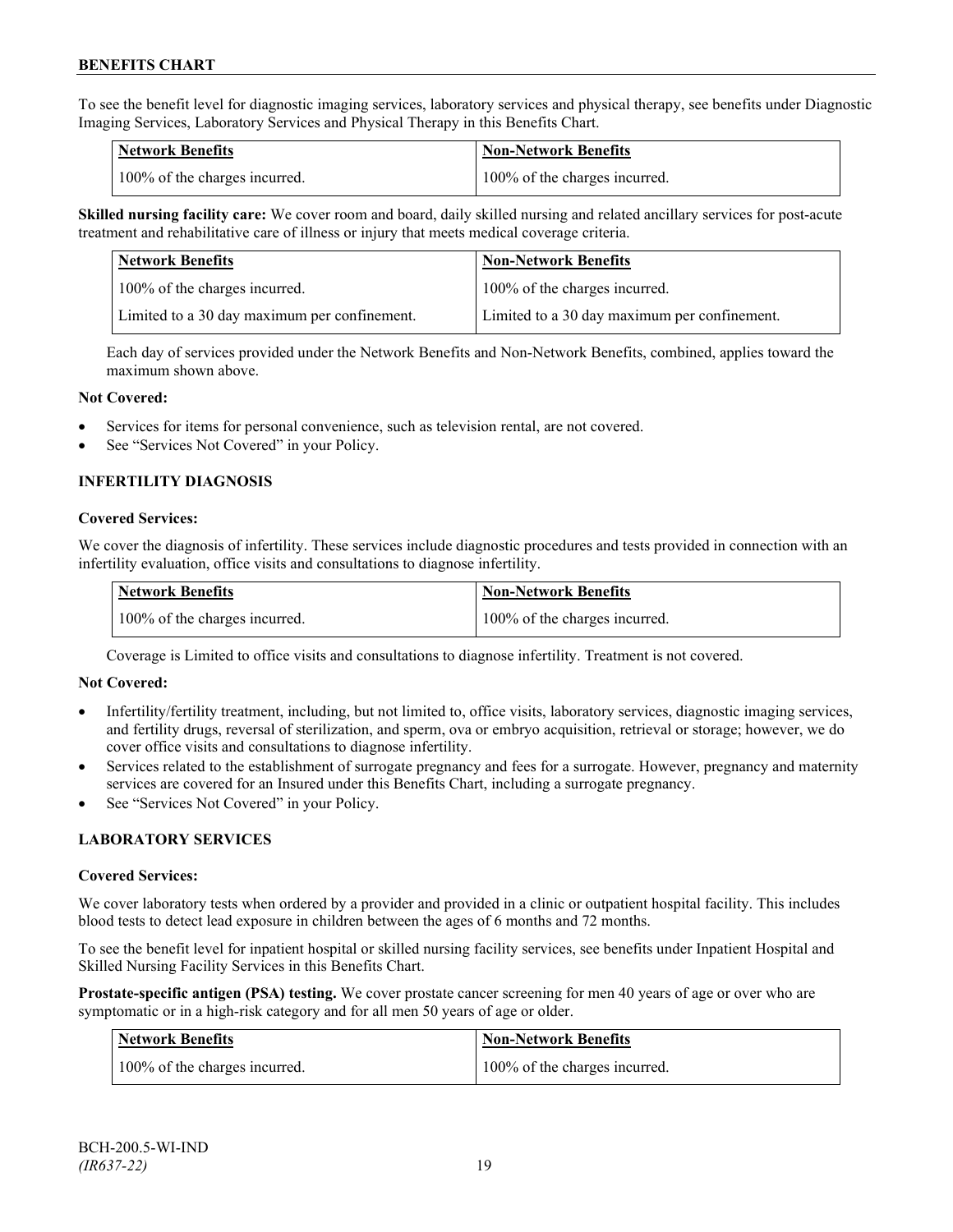### **All other laboratory services**

**Services for illness or injury**

| Network Benefits              | Non-Network Benefits          |
|-------------------------------|-------------------------------|
| 100% of the charges incurred. | 100% of the charges incurred. |

#### **Preventive services**

Laboratory services associated with preventive services are covered at the benefit level shown in the "Preventive Services" section of this Benefits Chart.

#### **Not Covered:**

See "Services Not Covered" in your Policy.

# **MASTECTOMY RECONSTRUCTION BENEFIT**

# **Covered Services:**

We cover reconstruction of the breast on which the mastectomy has been performed; surgery and reconstruction of the other breast to produce symmetrical appearance, and prostheses and physical complications of all stages of mastectomy, including lymphedemas.

| <b>Network Benefits</b>                               | <b>Non-Network Benefits</b>                           |
|-------------------------------------------------------|-------------------------------------------------------|
| Coverage level is same as corresponding Network       | Coverage level is same as corresponding Non-Network   |
| Benefits, depending on type of service provided, such | Benefits, depending on type of service provided, such |
| as Office Visits for Illness or Injury, Inpatient or  | as Office Visits for Illness or Injury, Inpatient or  |
| Outpatient Hospital Services.                         | Outpatient Hospital Services.                         |

#### **Not Covered:**

See "Services Not Covered" in your Policy.

# **MEDICATION THERAPY DISEASE MANAGEMENT PROGRAM**

# **Covered Services:**

If you meet our criteria for coverage, you may qualify for our Medication Therapy Disease Management Program.

The program covers consultations with a designated Network pharmacist.

Covered services are based on established medical policies, which are subject to periodic review and modification by the medical directors. These medical policies (medical coverage criteria) are available by calling Member Services, or logging on to your "*my*HealthPartners" account at [healthpartners.com.](http://www.healthpartners.com/)

| <b>Network Benefits</b>       | <b>Non-Network Benefits</b> |
|-------------------------------|-----------------------------|
| 100% of the charges incurred. | No coverage.                |

# **Not Covered:**

See "Services Not Covered" in your Policy.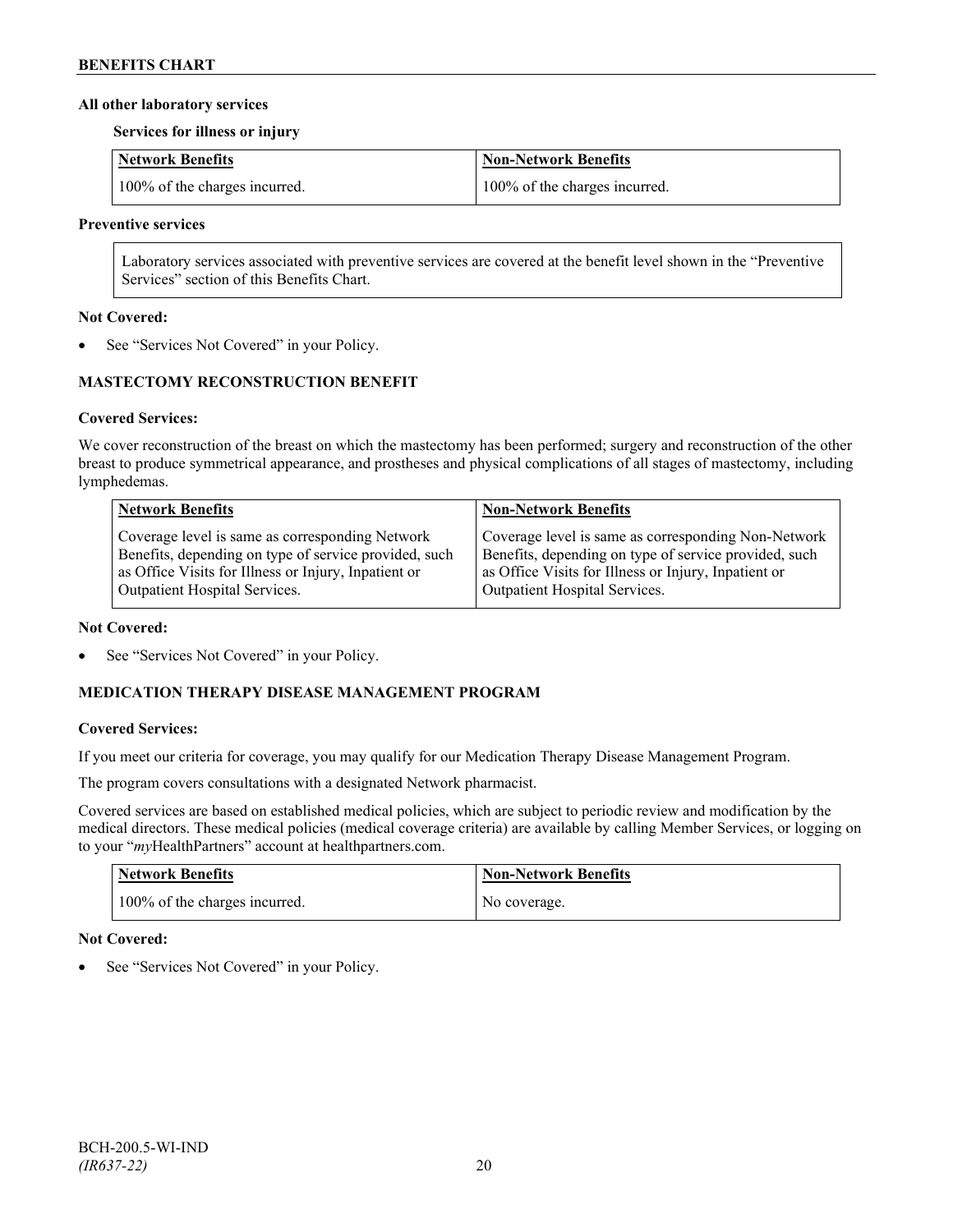# **OFFICE VISITS FOR ILLNESS OR INJURY**

### **Covered Services:**

We cover the following when medically necessary: professional medical and surgical services and related supplies, including biofeedback, of physicians and other health care providers; blood and blood products (unless replaced) and blood derivatives.

We cover diagnosis and treatment of illness or injury to the eyes. Where contact or eye glass lenses are prescribed as medically necessary for the post-operative treatment of cataracts or for the treatment of aphakia, acute or chronic corneal pathology or keratoconus, we cover the initial evaluation, lenses and fitting. Insureds must pay for lens replacement beyond the initial pair.

Services received via video, e-visit or telephone are covered under the "Telehealth/Telemedicine Services" section.

#### **Office visits**

| Network Benefits              | <b>Non-Network Benefits</b>   |
|-------------------------------|-------------------------------|
| 100% of the charges incurred. | 100% of the charges incurred. |

### **Convenience clinics**

| <b>Network Benefits</b>       | <b>Non-Network Benefits</b>   |
|-------------------------------|-------------------------------|
| 100% of the charges incurred. | 100% of the charges incurred. |

#### **Injections administered in a physician's office, other than immunizations**

#### **Allergy injections**

| <b>Network Benefits</b>       | Non-Network Benefits          |
|-------------------------------|-------------------------------|
| 100% of the charges incurred. | 100% of the charges incurred. |

#### **All other injections**

| <b>Network Benefits</b>       | <b>Non-Network Benefits</b>   |
|-------------------------------|-------------------------------|
| 100% of the charges incurred. | 100% of the charges incurred. |

# **Not Covered:**

- Court ordered treatment, except as described in this Benefits Chart. Any resulting court ordered treatment for mental health services will be subject to the Policy's requirement for medical necessity.
- See "Services Not Covered" in your Policy.

# **PEDIATRIC EYEWEAR**

#### **Covered Services:**

We cover pediatric eyewear for children.

Routine eye exams are covered under the "Preventive Services" section.

| <b>Network Benefits</b>       | <b>Non-Network Benefits</b> |
|-------------------------------|-----------------------------|
| 100% of the charges incurred. | No coverage.                |

#### **Limitations:**

- Coverage under this provision will continue until the end of the month in which the child turns 19.
- Limited to one of the following per calendar year:
	- o one pair of eyeglasses including one set of prescription lenses, frames from the designated eyewear collection, and anti scratch coating; or
	- o one pair of non-disposable contact lenses; or
	- o a one year supply of disposable contact lenses.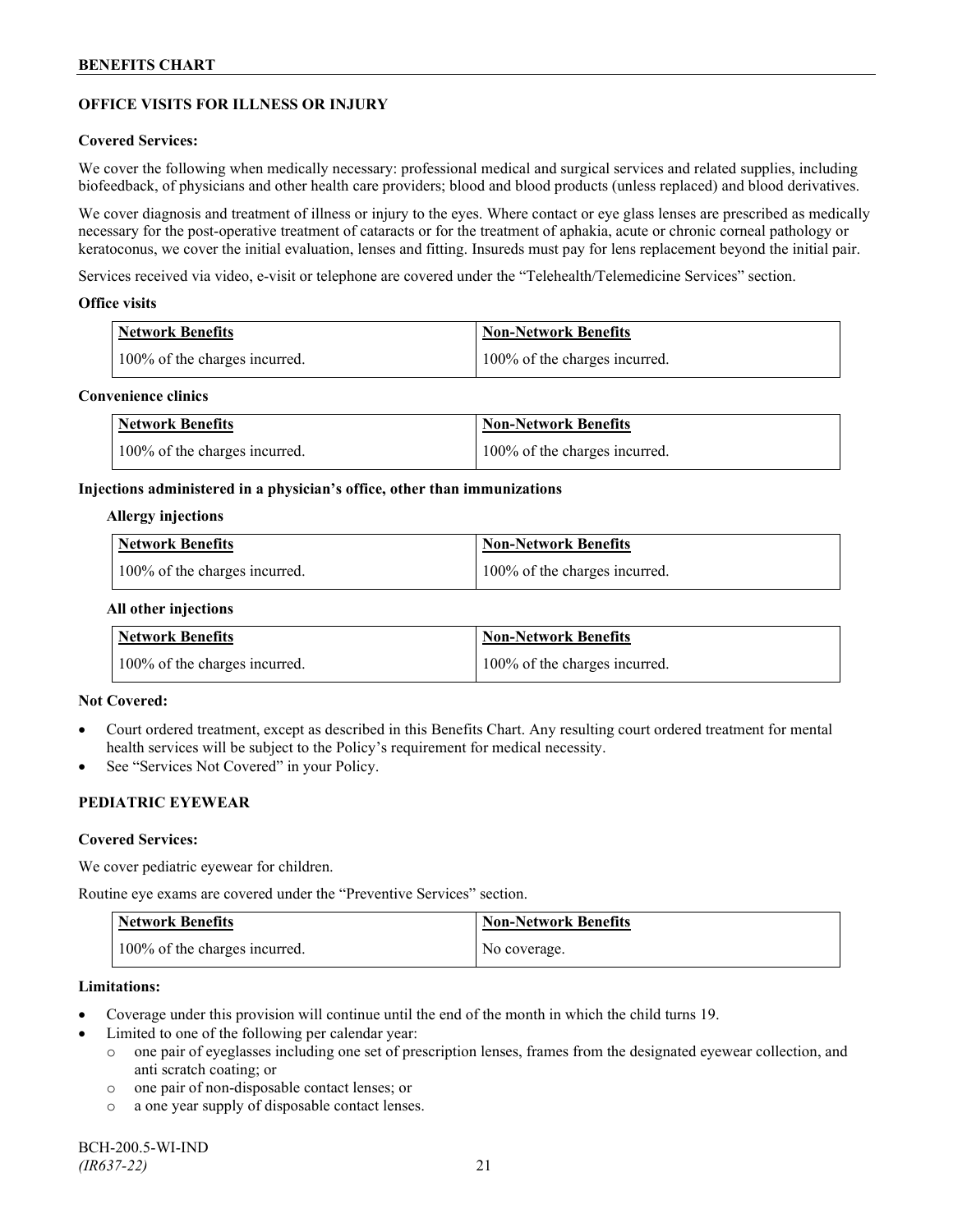Contact lens fittings are limited to two per calendar year.

# **Not Covered:**

- Frames that are not included in the designated eyewear collection are not covered. However, one pair of lenses will be covered if a member chooses frames outside the designated eyewear collection.
- More than one pair of lenses or frames or non-disposable contacts per calendar year, regardless of the reason. This includes replacement of eyeglasses or contact lenses due to loss, breakage, theft, or change in prescription.
- Safety glasses or goggles for sports or vocational reasons.
- Upgrades including, but not limited to, UV protection and no-line multifocal lenses.
- See "Services Not Covered" in your Policy.

# **PHYSICAL THERAPY, OCCUPATIONAL THERAPY, SPEECH THERAPY AND OTHER SPECIFIED THERAPIES**

#### **Covered Services:**

We cover the following physical therapy, occupational therapy and speech therapy services:

- Medically necessary rehabilitative care to correct the effects of illness or injury.
- Habilitative services rendered for congenital, developmental or medical conditions which have significantly Limited the successful initiation of normal speech and normal motor development.

Massage therapy which is performed in conjunction with other treatment/modalities by a physical or occupational therapist, is part of a prescribed treatment plan and is not billed separately is covered.

We cover services provided in a clinic. We also cover physical therapy provided in an outpatient hospital facility. To see the benefit level for inpatient hospital or skilled nursing facility services, see benefits under "Inpatient Hospital and Skilled Nursing Facility Services".

#### **Rehabilitative care**

| <b>Network Benefits</b>                                                                       | <b>Non-Network Benefits</b>                                                                   |
|-----------------------------------------------------------------------------------------------|-----------------------------------------------------------------------------------------------|
| 100% of the charges incurred.                                                                 | 100% of the charges incurred.                                                                 |
| Physical, Occupational and Speech Therapy are<br>Limited to 20 visits each per calendar year. | Physical, Occupational and Speech Therapy are<br>Limited to 20 visits each per calendar year. |

In addition to the services provided above, we cover a minimum of:

- 20 visits per calendar year for pulmonary rehabilitation therapy,
- 36 visits per calendar year for cardiac rehabilitation therapy,
- 30 visits per calendar year for post-cochlear implant aural therapy,
- 20 visits per calendar year for cognitive rehabilitation therapy.

The maximum number of visits are combined for Network Benefits and Non-Network Benefits.

#### **Habilitative care**

| <b>Network Benefits</b>                                                                       | <b>Non-Network Benefits</b>                                                                   |
|-----------------------------------------------------------------------------------------------|-----------------------------------------------------------------------------------------------|
| 100% of the charges incurred.                                                                 | 100% of the charges incurred.                                                                 |
| Physical, Occupational and Speech Therapy are<br>Limited to 20 visits each per calendar year. | Physical, Occupational and Speech Therapy are<br>Limited to 20 visits each per calendar year. |

The maximum number of visits is combined for Network Benefits and Non-Network Benefits.

#### **Not Covered:**

- Massage therapy for the purpose of comfort or convenience of the Insured.
- See "Services Not Covered" in your Policy.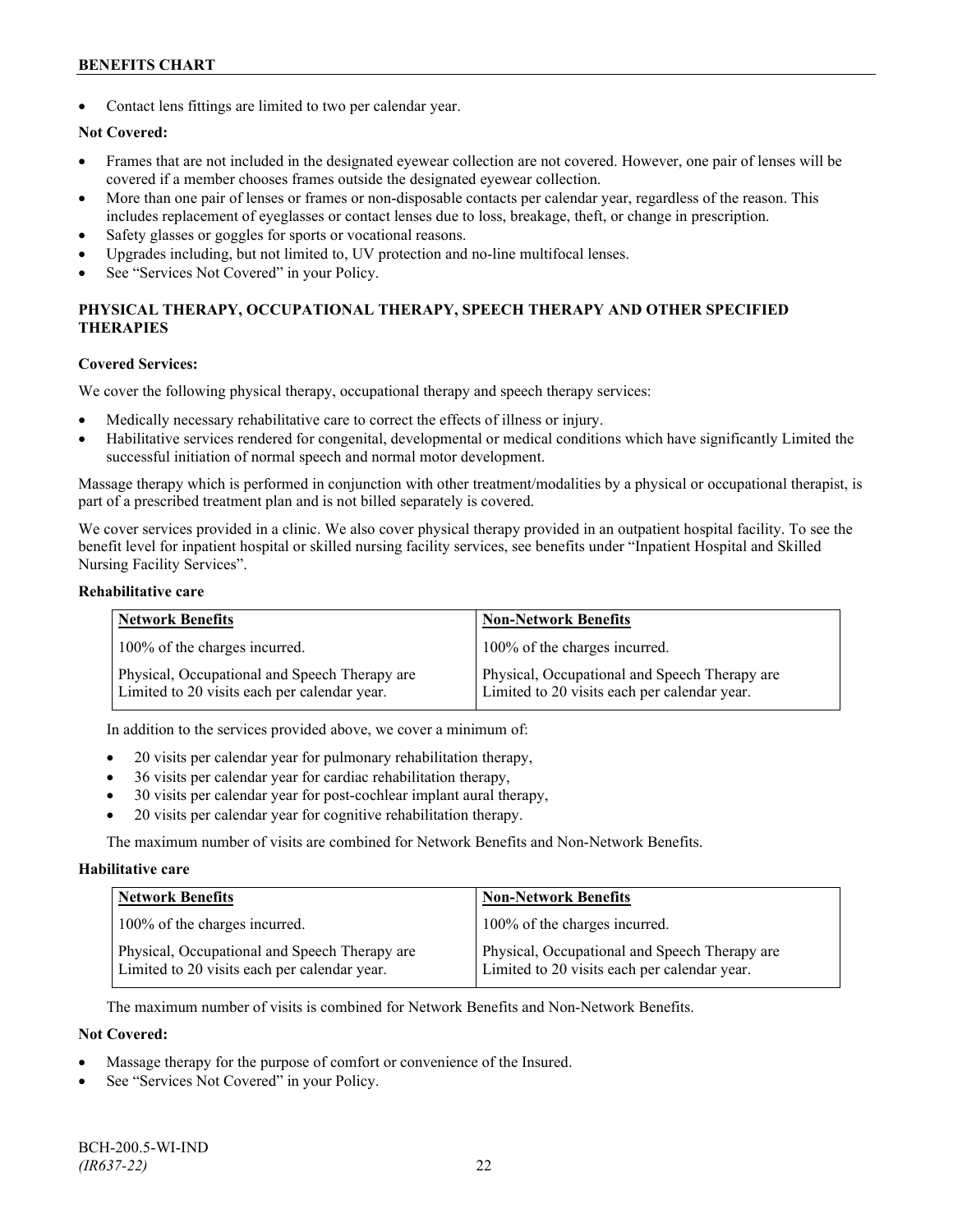# **PRESCRIPTION DRUG SERVICES**

#### **Covered Services:**

We cover prescription drugs and medications that can be self-administered or are administered in a physician's office.

**For Network Benefits, drugs and medications must be obtained at a network pharmacy.**

### **If a copayment is required, you must pay one copayment for each 30-day supply, or portion thereof.**

### **Outpatient drugs (except as specified below)**

| <b>Network Benefits</b>                                                                                                                                                                                                                                                                                                                                                      | <b>Non-Network Benefits</b>   |
|------------------------------------------------------------------------------------------------------------------------------------------------------------------------------------------------------------------------------------------------------------------------------------------------------------------------------------------------------------------------------|-------------------------------|
| 100% of the charges incurred.                                                                                                                                                                                                                                                                                                                                                | 100% of the charges incurred. |
| Oral chemotherapy drugs are included on the<br>Specialty Drug List. However, you pay the applicable<br>outpatient drug benefit. As required by Wisconsin law,<br>you will not pay higher cost sharing (deductible,<br>copayment or coinsurance) for orally administered<br>chemotherapy drugs than you pay for injected or<br>intravenously administered chemotherapy drugs. |                               |

# **Mail order drugs**

| <b>Network Benefits</b>                                                                                                                                                                                                                                                                                                                                                                         | <b>Non-Network Benefits</b>                                                                                |
|-------------------------------------------------------------------------------------------------------------------------------------------------------------------------------------------------------------------------------------------------------------------------------------------------------------------------------------------------------------------------------------------------|------------------------------------------------------------------------------------------------------------|
| For your convenience, you may also get up to a 90-day<br>supply of outpatient prescription drugs that can be self-<br>administered through the designated mail order service.<br>Outpatient drugs ordered through this service are<br>covered at the benefit percent and copayments shown in<br>Outpatient Drugs above.<br>Specialty Drugs are not available through the mail order<br>service. | Mail order drugs are only available through the<br>designated mail order service.<br>See Network Benefits. |

# **Specialty drugs that are self-administered**

| <b>Network Benefits</b>                                                                                                                                                                                                                                                                                                                                                      | <b>Non-Network Benefits</b> |
|------------------------------------------------------------------------------------------------------------------------------------------------------------------------------------------------------------------------------------------------------------------------------------------------------------------------------------------------------------------------------|-----------------------------|
| 100% of the charges incurred.                                                                                                                                                                                                                                                                                                                                                | No coverage.                |
| Oral chemotherapy drugs are included on the<br>Specialty Drug List. However, you pay the applicable<br>outpatient drug benefit. As required by Wisconsin law,<br>you will not pay higher cost sharing (deductible,<br>copayment or coinsurance) for orally administered<br>chemotherapy drugs than you pay for injected or<br>intravenously administered chemotherapy drugs. |                             |

Specialty Drugs are Limited to drugs on the Specialty Drug List and must be obtained from a designated vendor.

# **Tobacco cessation drugs are covered for all FDA approved tobacco cessation drugs**

| Network Benefits              | <b>Non-Network Benefits</b>   |
|-------------------------------|-------------------------------|
| 100% of the charges incurred. | 100% of the charges incurred. |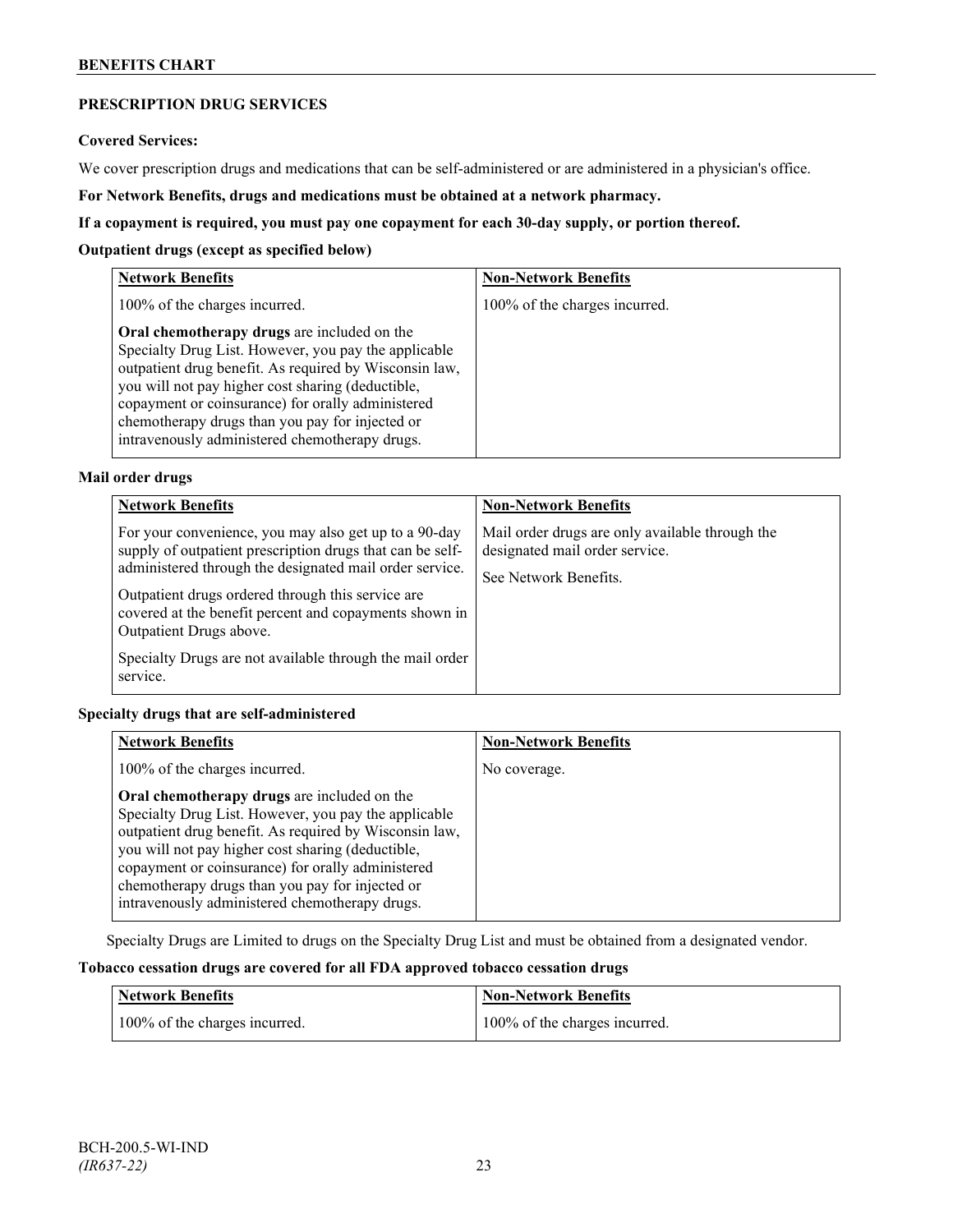### **Contraceptive drugs**

| <b>Network Benefits</b>                                                                                                              | <b>Non-Network Benefits</b>   |
|--------------------------------------------------------------------------------------------------------------------------------------|-------------------------------|
| 100% of the charges incurred for formulary drugs.                                                                                    | 100% of the charges incurred. |
| If a physician requests that a Non-Formulary<br>contraceptive drug be dispensed as written, the drug<br>will be covered at $100\%$ . |                               |

**ACA preventive medications.** We cover preventive medications currently recommended by USPSTF with an A or B rating if they are prescribed by your medical provider and they are listed on our Commercial ACA Preventive Drug List. Preventive medications are subject to periodic review and modification. Changes would be effective in accordance with the federal rules and reflected in our current medical coverage criteria for preventive care services.

| <b>Network Benefits</b>       | <b>Non-Network Benefits</b>   |
|-------------------------------|-------------------------------|
| 100% of the charges incurred. | 100% of the charges incurred. |

# **Limitations:**

- Certain drugs may require prior authorization as indicated on the Formulary. HealthPartners may require prior authorization for the drug and also the site where the drug will be provided. Certain drugs are subject to our utilization review process and quantity limits.
- Certain non-formulary drugs require prior authorization. In addition, certain drugs may be subject to any quantity limits applied as part of our trial program. The trial drug program applies to new prescriptions for certain drugs which have high toxicity, low tolerance, high costs and/or high potential for waste. Trial drugs are indicated on the formulary and/or the Specialty Drug List. Your first fill of a trial drug may be limited to less than a month supply. If the drug is well tolerated and effective, you will receive the remainder of your first month supply.
- If an Insured requests a brand name drug when there is a generic equivalent, the brand name drug will be covered up to the charge that would apply to the generic drug, minus any required copayment. If a physician requests that a brand name drug be dispensed as written, and we determine the brand name drug is medically necessary, the drug will be paid at the brand name drug benefit.
- We may require Insureds to try over-the-counter (OTC) drug alternatives before approving more costly formulary prescription drugs.
- Unless otherwise specified in the Prescription Drug Services section, you may receive up to a 30-day supply per prescription.
- New prescriptions to treat certain chronic conditions are Limited to a 30-day supply.
- A 90-day supply will be covered and dispensed only at pharmacies that participate in our extended day supply program.
- No more than a 30-day supply of Specialty Drugs will be covered and dispensed at a time unless it's a manufacturer supplied drug that cannot be split that supplies the Insured with more than a 30-day supply.

# **Not Covered:**

- Replacement of prescription drugs, medications, equipment and supplies due to loss, damage or theft.
- Nonprescription (over-the-counter) drugs or medications, including, but not Limited to, vitamins, supplements, homeopathic remedies, and non-FDA approved drugs, unless listed on the Formulary and prescribed by a physician or legally authorized health care provider under applicable state and federal law. This exclusion does not include over-thecounter contraceptives for women as allowed under the Affordable Care Act when the Insured obtains a prescription for the item. In addition, if the Insured obtains a prescription, this exclusion does not include aspirin to prevent cardiovascular disease for men and women of certain ages; folic acid supplements for women who may become pregnant; fluoride chemoprevention supplements for children without fluoride in their water source; and iron supplements for children ages 6-12 months who are at risk for anemia.
- All drugs for the treatment of sexual dysfunction.
- All drugs for the treatment of growth deficiency.
- Fertility drugs.
- Medical cannabis.
- Drugs on the Excluded Drug List. The Excluded Drug List includes select drugs within a therapy class that are not eligible for coverage. This includes drugs that may be excluded for certain indications. The Excluded Drug List is available at [healthpartners.com.](http://www.healthpartners.com/)

BCH-200.5-WI-IND *(IR637-22)* 24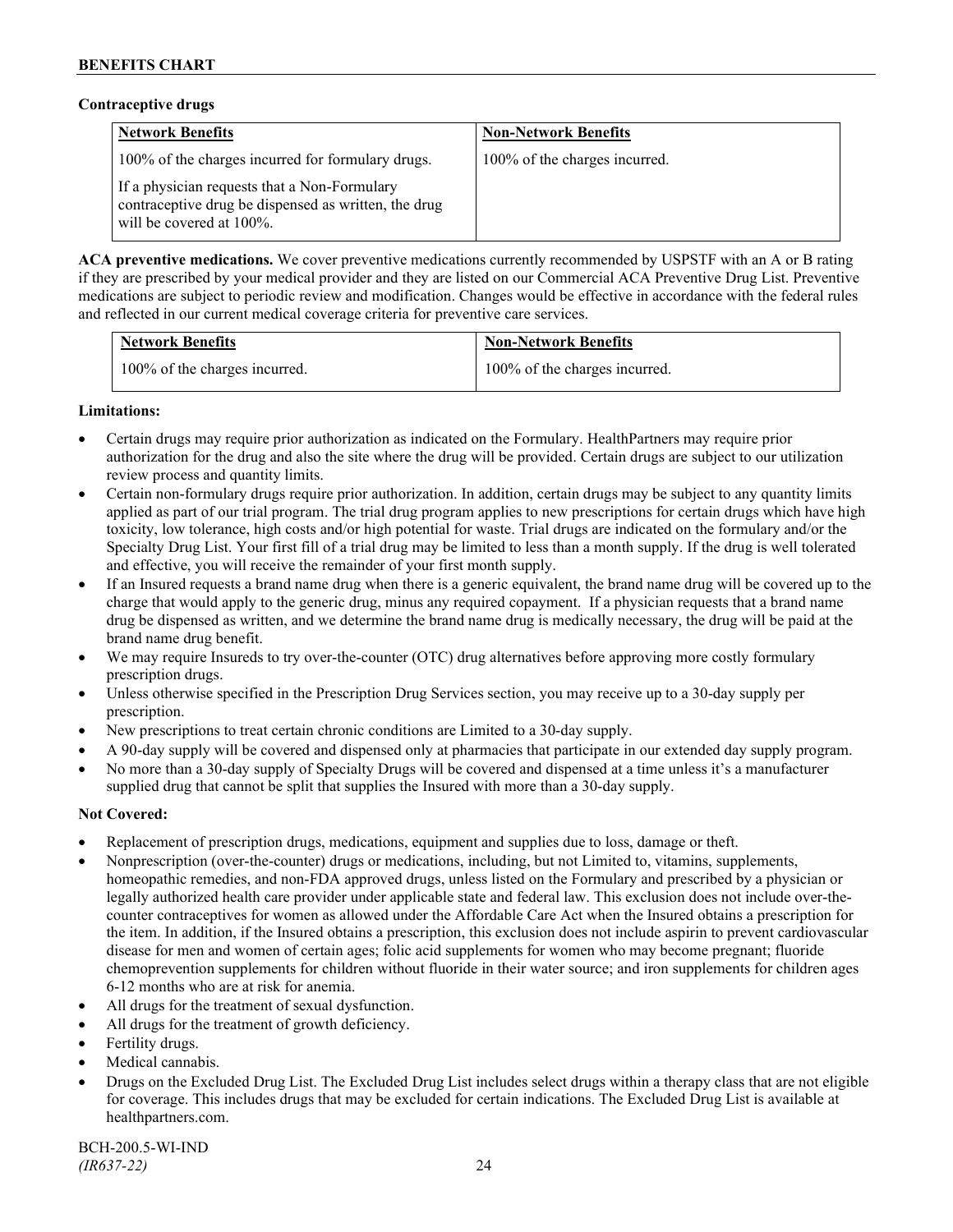- Drugs that are newly approved by the FDA until they are reviewed and approved by HealthPartners Pharmacy and Therapeutics Committee.
- Medical devices approved by the FDA will not be covered under the Prescription Drug Services section unless they are on our formulary. Covered medical devices are generally submitted and reimbursed under your medical benefits.
- See "Services Not Covered" in your Policy.

# **PREVENTIVE SERVICES**

# **Applicable Definitions:**

**Routine Preventive Services** are routine healthcare services that include screenings, check-ups and counseling to prevent illness, disease or other health problems before symptoms occur.

**Diagnostic Services** are services to help a provider understand your symptoms, diagnose illness and decide what treatment may be needed. They may be the same services that are listed as preventive services, but they are being used as diagnostic services. Your provider will determine if these services are preventive or diagnostic. These services are not preventive if received as part of a visit to diagnose, manage or maintain an acute or chronic medical condition, illness or injury. When that occurs, unless otherwise indicated below, standard deductibles, copayments or coinsurance apply.

# **Covered Services:**

We cover preventive services that meet any of the requirements under the Affordable Care Act (ACA) shown in the bulleted items below. These preventive services are covered at 100% under the Network Benefits with no deductible, copayments or coinsurance. (If a preventive service is not required by the ACA and it is covered at a lower benefit level, it will be specified below.) Preventive benefits mandated under the ACA are subject to periodic review and modification. Changes would be effective in accordance with the federal rules. Preventive services mandated by the ACA include:

- Evidence-based items or services that have in effect a rating of A or B in the current recommendations of the United States Preventive Services Task Force with respect to the individual;
- Immunizations for routine use in children, adolescents, and adults that have in effect a recommendation from the Advisory Committee on Immunization Practices of the Centers for Disease Control and Prevention with respect to the individual;
- With respect to infants, children, and adolescents, evidence-informed preventive care and screenings provided for in comprehensive guidelines supported by the Health Resources and Services Administration; and
- With respect to women, preventive care and screenings provided for in comprehensive guidelines supported by the Health Resources and Services Administration.

Covered services are based on established medical policies, which are subject to periodic review and modification by the medical directors. These medical policies (medical coverage criteria) are available by calling Member Services, or logging on to your "*my*HealthPartners" account at [healthpartners.com.](http://www.healthpartners.com/)

# **ACA and state mandated preventive services are covered as follows:**

**Routine health exams and periodic health assessments**. A physician or health care provider will counsel you as to how often health assessments are needed based on age, sex and health status. This includes screening and counseling for tobacco cessation and all FDA approved tobacco cessation medications including over-the-counter drugs (as shown in the Prescription Drug Services section).

| <b>Network Benefits</b>       | Non-Network Benefits          |
|-------------------------------|-------------------------------|
| 100% of the charges incurred. | 100% of the charges incurred. |

**Child health supervision services.** This includes pediatric preventive services such as newborn screenings, appropriate immunizations, developmental assessments and laboratory services appropriate to the age of the child from birth to 72 months, and appropriate immunizations to age 18.

| <b>Network Benefits</b>       | <b>Non-Network Benefits</b>   |
|-------------------------------|-------------------------------|
| 100% of the charges incurred. | 100% of the charges incurred. |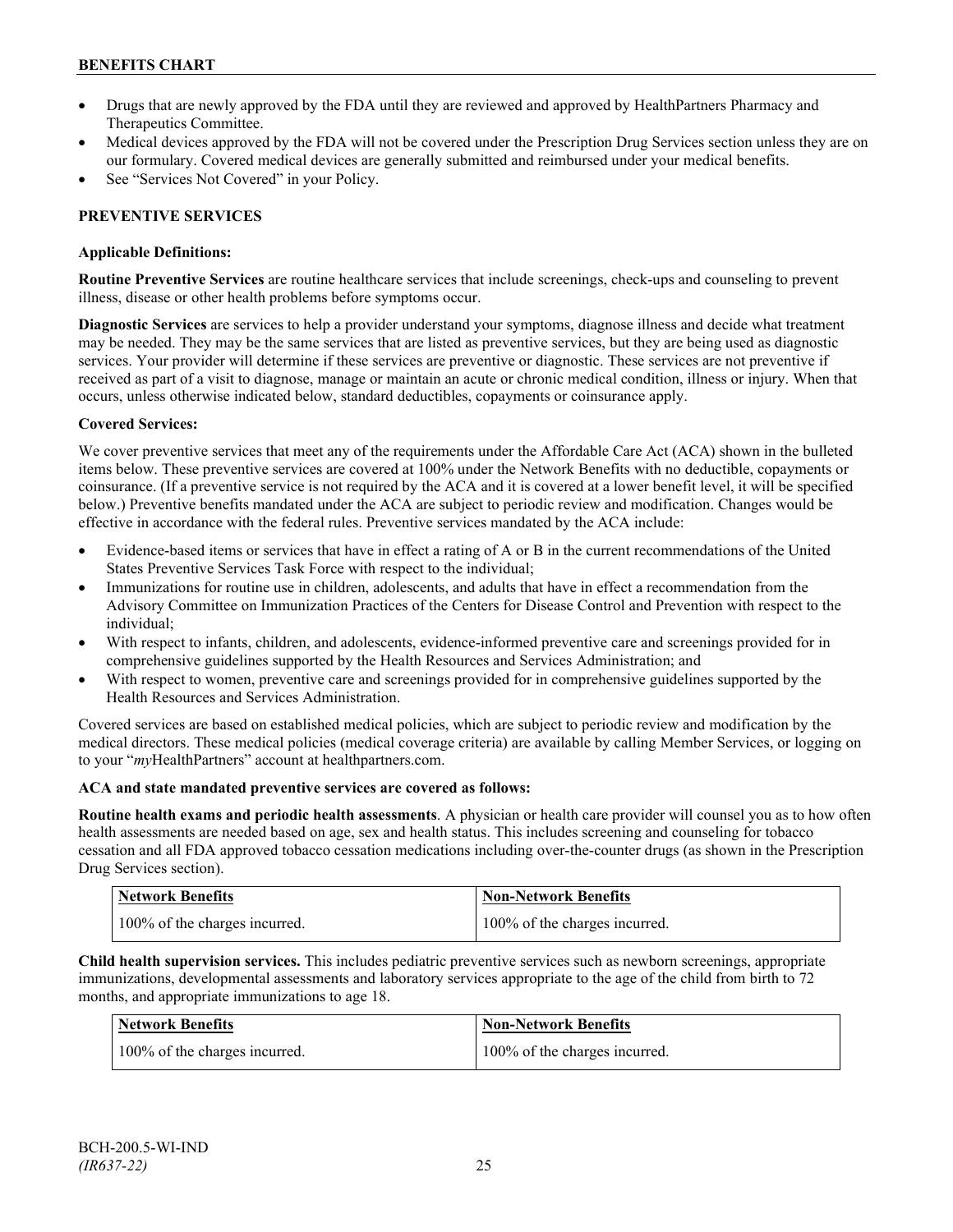#### **Routine prenatal care and exams**

| <b>Network Benefits</b>       | <b>Non-Network Benefits</b>   |
|-------------------------------|-------------------------------|
| 100% of the charges incurred. | 100% of the charges incurred. |

**Routine postnatal care.** This includes health exams, assessments, education and counseling relating to the period immediately after childbirth.

| <b>Network Benefits</b>       | <b>Non-Network Benefits</b>   |
|-------------------------------|-------------------------------|
| 100% of the charges incurred. | 100% of the charges incurred. |

**Routine screening procedures for cancer.** This includes colorectal screening, digital rectal examinations and other cancer screenings recommended by the USPSTF with an A or B rating. Women's preventive health services below describe additional routine screening procedures for cancer.

| Network Benefits              | <b>Non-Network Benefits</b>   |
|-------------------------------|-------------------------------|
| 100% of the charges incurred. | 100% of the charges incurred. |

**Routine eye and hearing exams for members under the age of 22**

| <b>Network Benefits</b>       | <b>Non-Network Benefits</b>   |
|-------------------------------|-------------------------------|
| 100% of the charges incurred. | 100% of the charges incurred. |

**Professional voluntary family planning services.** This includes services to prevent or delay a pregnancy, including counseling and education. Services must be provided by a licensed provider.

| Network Benefits              | <b>Non-Network Benefits</b>   |
|-------------------------------|-------------------------------|
| 100% of the charges incurred. | 100% of the charges incurred. |

# **Adult immunizations**

| <b>Network Benefits</b>       | <b>Non-Network Benefits</b>   |
|-------------------------------|-------------------------------|
| 100% of the charges incurred. | 100% of the charges incurred. |

**Women's preventive health services.** This includes mammograms, screenings for cervical cancer (pap smears), breast pumps, human papillomavirus (HPV) testing, counseling for sexually transmitted infections, counseling and screening for human immunodeficiency virus (HIV), and all FDA approved contraceptive methods as prescribed by a doctor, sterilization procedures, education and counseling (see the Prescription Drug Services section for coverage of oral contraceptive drugs). We also provide genetic screening for BRCA if someone in your family has the gene or you have a diagnosis of cancer.

The U.S. Preventive Services Task Force (USPSTF) recommends screening mammography, with or without clinical breast examination (CBE), every 1-2 years for women aged 40 and older. For women age 50 and older, we cover an annual mammogram.

| <b>Network Benefits</b>       | Non-Network Benefits          |
|-------------------------------|-------------------------------|
| 100% of the charges incurred. | 100% of the charges incurred. |

**Obesity screening and management.** We cover obesity screening and counseling for all ages during a routine preventive care exam. If you are age 18 or older and have a body mass index of 30 or more, we also cover intensive obesity management to help you lose weight. Your primary care doctor can coordinate these services.

| Network Benefits              | <b>Non-Network Benefits</b>   |
|-------------------------------|-------------------------------|
| 100% of the charges incurred. | 100% of the charges incurred. |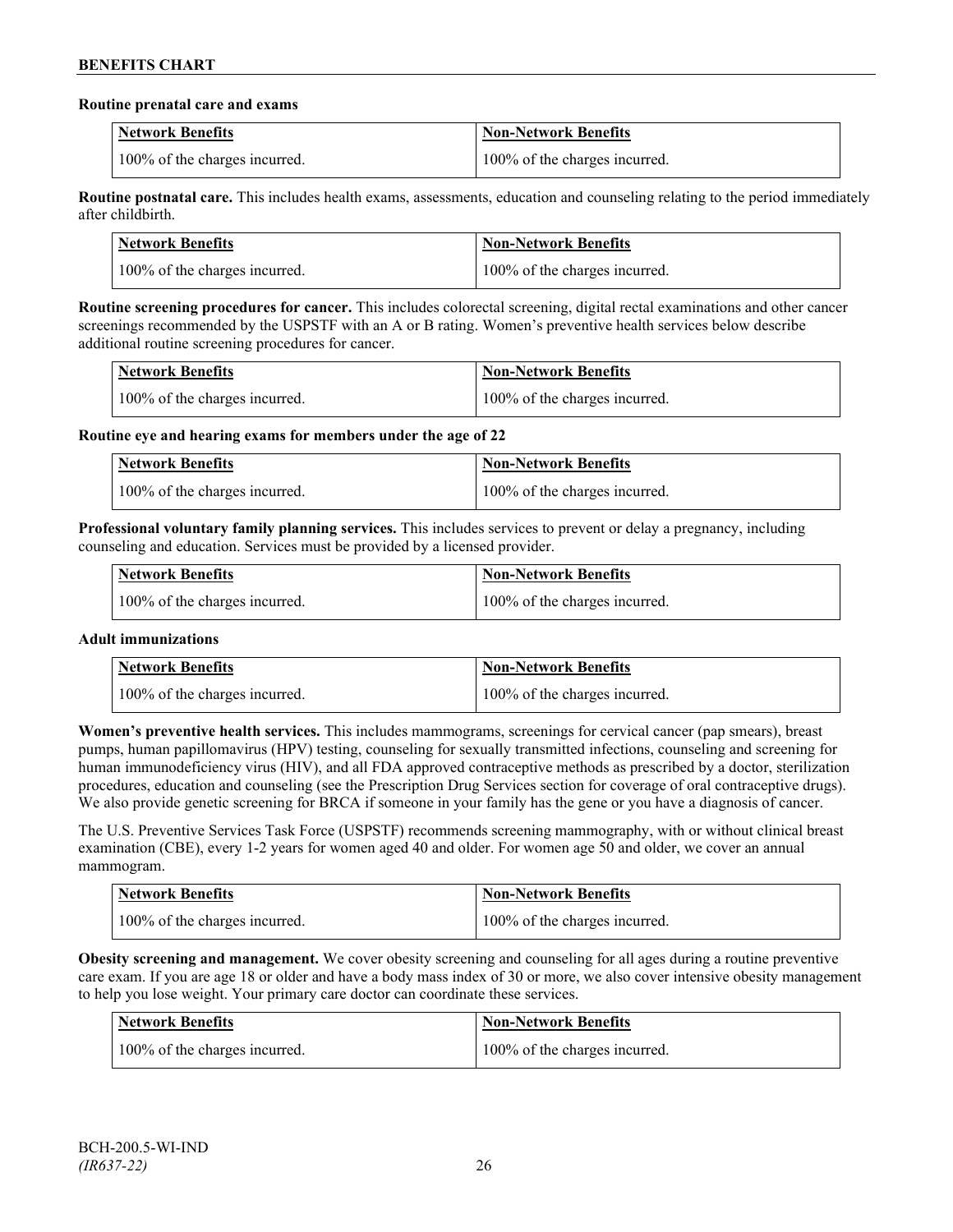# **In addition to any ACA or state mandated preventive services referenced above, we cover the following eligible preventive services:**

# **Routine hearing exams for adults age 22 and older**

| <b>Network Benefits</b>       | <b>Non-Network Benefits</b>   |
|-------------------------------|-------------------------------|
| 100% of the charges incurred. | 100% of the charges incurred. |

#### **Eye exams for adults diagnosed with diabetes**

| <b>Network Benefits</b>       | Non-Network Benefits          |
|-------------------------------|-------------------------------|
| 100% of the charges incurred. | 100% of the charges incurred. |

**Ovarian cancer surveillance tests for women who are at risk.** "At risk for ovarian cancer" means (1) having a family history that includes any of the following: one or more first-degree or second-degree relatives with ovarian cancer, clusters of female relatives with breast cancer or nonpolyposis colorectal cancer; or (2) testing positive for BRCA1 or BRCA2 mutations. "Surveillance tests for ovarian cancer" means annual screening using: CA-125 serum tumor marker testing, transvaginal ultrasound, pelvic examination or other proven ovarian cancer screening tests currently being evaluated by the federal Food and Drug Administration or by the National Cancer Institute.

| <b>Network Benefits</b>                                 | <b>Non-Network Benefits</b>                             |
|---------------------------------------------------------|---------------------------------------------------------|
| Coverage level is same as corresponding Network         | Coverage level is same as corresponding Non-Network     |
| Benefit, depending on type of service provided, such as | Benefit, depending on type of service provided, such as |
| Diagnostic Imaging Services, Laboratory Services        | Diagnostic Imaging Services, Laboratory Services        |
| Office Visits for Illness or Injury, or Preventive      | Office Visits for Illness or Injury, or Preventive      |
| Services.                                               | Services.                                               |

#### **Limitations:**

• Services are not preventive if received as part of a visit to diagnose, manage or maintain an acute or chronic medical condition, illness or injury. When that occurs, unless otherwise indicated above, standard deductibles, copayments or coinsurance apply.

# **Not Covered:**

- Routine eye exams for adults age 22 and older.
- See "Services Not Covered" in your Policy.

# **TELEHEALTH/TELEMEDICINE SERVICES**

# **Definitions:**

**Telehealth, Telemedicine, or Virtual Care.** This is a means of communication between a health care professional and a patient. This includes the use of secure electronic information, imaging, and communication technologies, including:

- interactive audio or audio-video
- interactive audio with store-and-forward technology
- chat-based and email-based systems
- physician-to-physician consultation
- patient education
- data transmission
- data interpretation
- digital diagnostics (algorithm-enabled diagnostic support)
- digital therapeutics (the use of personal health devices and sensors, either alone or in combination with conventional drug therapies, for disease prevention and management)

#### Services can be delivered:

Synchronously: the patient and health care professional are engaging with one another at the same time; or Asynchronously: the patient and health care professional engage with each other at different points in time.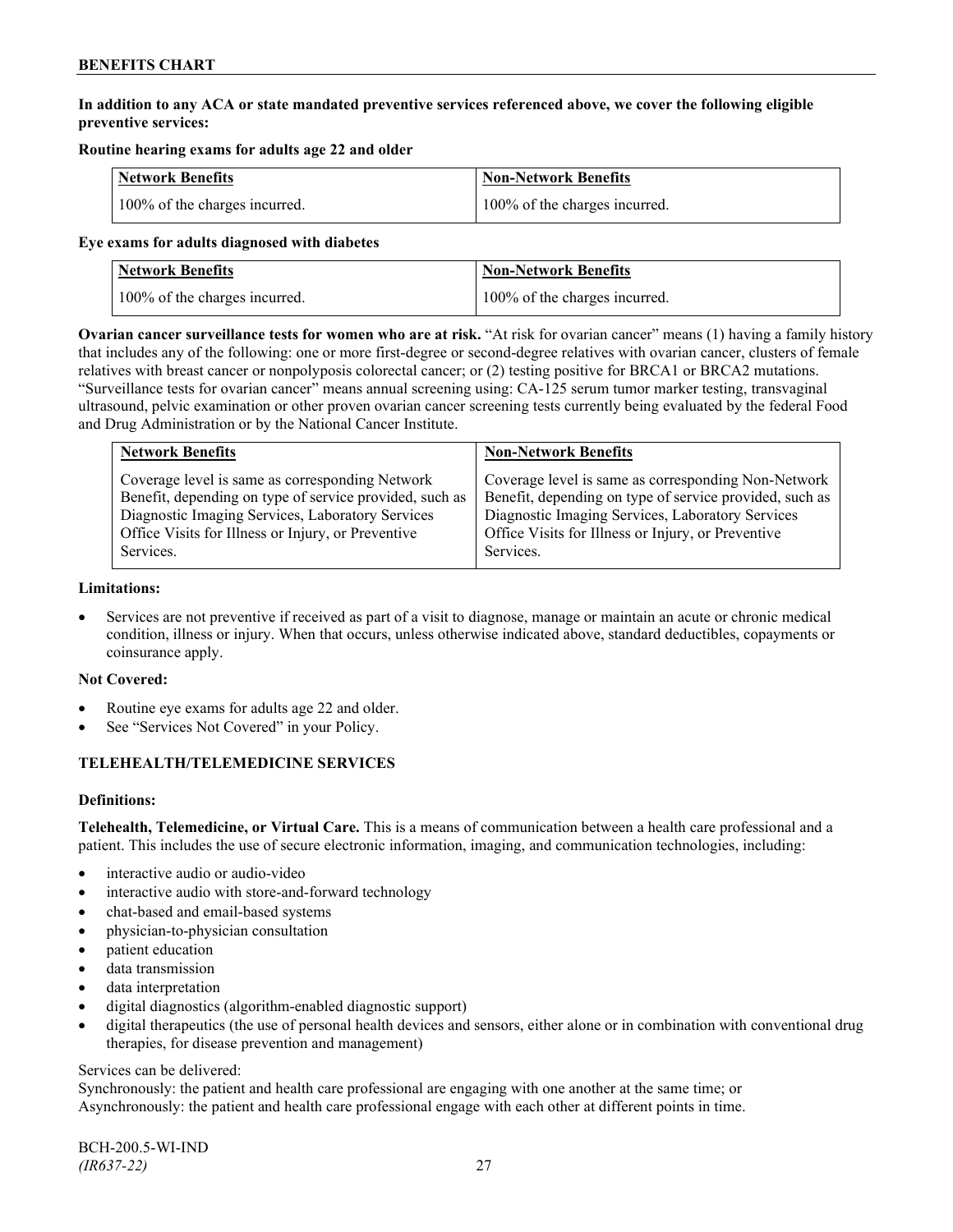**Telephone Visits.** Live, synchronous, interactive encounters over the telephone between a patient and a healthcare provider.

**E-Visit or Chat-Based Visits.** Asynchronous online or mobile app encounters to discuss a patient's personal health information, vital signs, and other physiologic data or diagnostic images. The healthcare provider reviews and delivers a consultation, diagnosis, prescription or treatment plan after reviewing the patient's visit information.

**Virtuwell<sup>®</sup>**. This is an online service for you to receive a diagnosis and treatment for certain conditions, such as a cold, flu, ear pain and sinus infections. You may access the Virtuwell website at [virtuwell.com.](https://www.virtuwell.com/)

**Video Visits.** Live, synchronous, interactive encounters using secure web-based video between a patient and a healthcare provider.

#### **Covered Services:**

The Plan covers the following methods of receiving care for services that would be eligible under the Plan if the service were provided in person.

#### **Scheduled telephone visits**

| <b>Network Benefits</b>       | <b>Non-Network Benefits</b>   |
|-------------------------------|-------------------------------|
| 100% of the charges incurred. | 100% of the charges incurred. |

#### **E-visits**

#### **Access to online care through Virtuwell at [virtuwell.com](http://www.virtuwell.com/)**

| Network Benefits              | <b>Non-Network Benefits</b> |
|-------------------------------|-----------------------------|
| 100% of the charges incurred. | No coverage.                |

#### **All other E-visits**

| <b>Network Benefits</b>       | <b>Non-Network Benefits</b>   |
|-------------------------------|-------------------------------|
| 100% of the charges incurred. | 100% of the charges incurred. |

#### **Not Covered:**

See "Services Not Covered" in your Policy.

# **TRANSPLANT SERVICES**

#### **Applicable Definitions:**

**Autologous.** This is when the source of cells is from the individual's own marrow or stem cells.

**Allogeneic.** This is when the source of cells is from a related or unrelated donor's marrow or stem cells.

**Allogeneic Bone Marrow Transplant.** This is when the bone marrow is harvested from the related or unrelated donor and stored. The patient undergoes treatment which includes tumor ablation with high-dose chemotherapy and/or radiation. The bone marrow is reinfused (transplanted).

**Autologous Bone Marrow Transplant.** This is when the bone marrow is harvested from the individual and stored. The patient undergoes treatment which includes tumor ablation with high-dose chemotherapy and/or radiation. The bone marrow is reinfused (transplanted).

**Autologous/Allogeneic Stem Cell Support.** This is a treatment process that includes stem cell harvest from either bone marrow or peripheral blood, tumor ablation with high-dose chemotherapy and/or radiation, stem cell reinfusion, and related care. Autologous/allogeneic bone marrow transplantation and high dose chemotherapy with peripheral stem cell rescue/support are considered to be autologous/allogeneic stem cell support.

**Designated Transplant Center.** This is any health care provider, group or association of health care providers designated by us to provide services, supplies or drugs for specified transplants for our Insureds.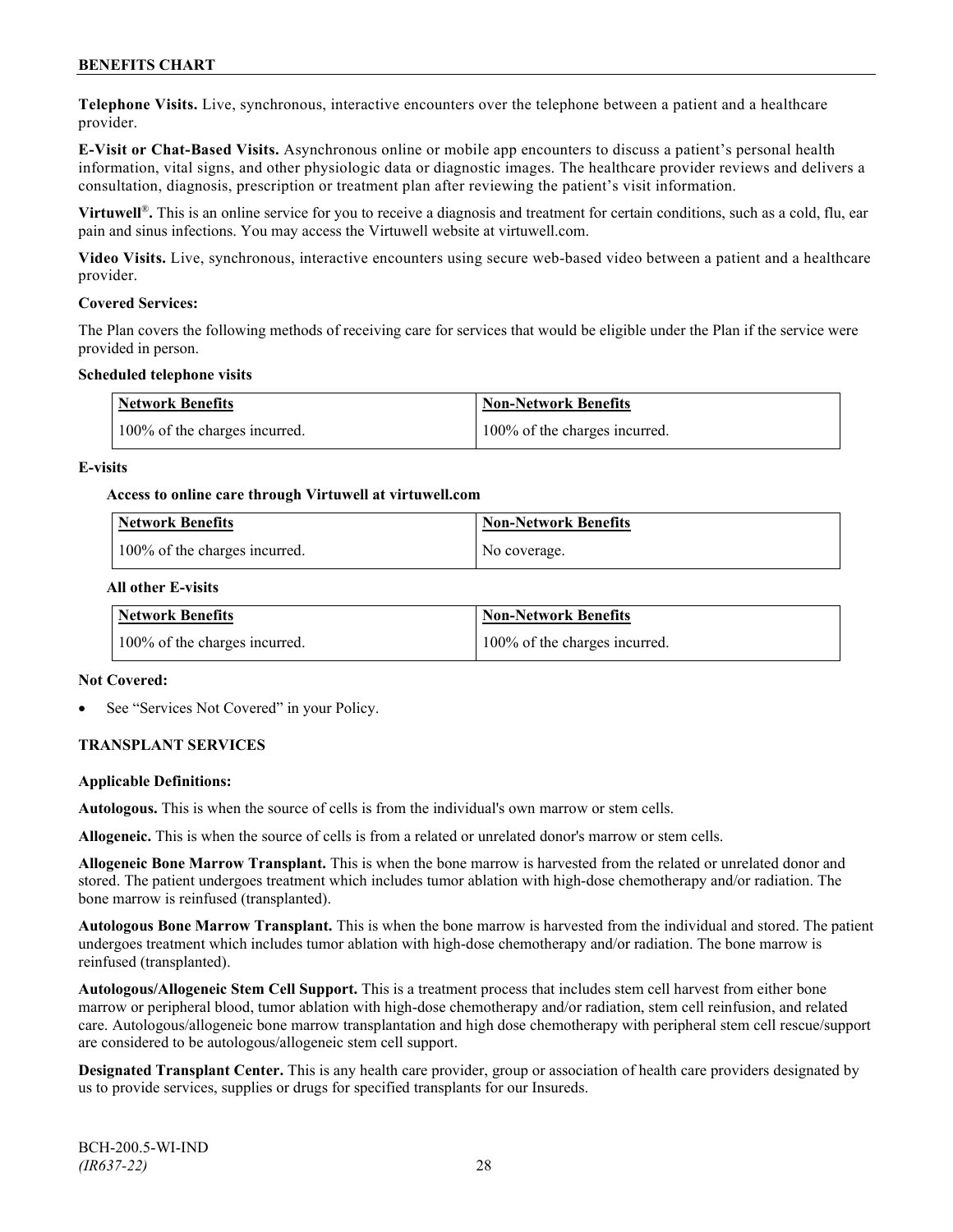**Transplant Services.** This is transplantation (including retransplants) of the human organs or tissue listed below, including all related post-surgical treatment, follow-up care and drugs and multiple transplants for a related cause. Transplant services do not include other organ or tissue transplants or surgical implantation of mechanical devices functioning as a human organ, except surgical implantation of an FDA approved Ventricular Assist Device (VAD) or total artificial heart, functioning as a temporary bridge to heart transplantation.

Prior authorization is required prior to consultation to support coordination of care and benefits.

# **Covered Services:**

We cover eligible transplant services (as defined above) while you are covered under your Policy. Transplants that will be considered for coverage are Limited to the following:

- Kidney transplants for end-stage disease.
- Cornea transplants for end-stage disease.
- Heart transplants for end-stage disease.
- Lung transplants or heart/lung transplants for: (1) primary pulmonary hypertension; (2) Eisenmenger's syndrome; (3) endstage pulmonary fibrosis; (4) alpha 1 antitrypsin disease; (5) cystic fibrosis; and (6) emphysema.
- Liver transplants for: (1) biliary atresia in children; (2) primary biliary cirrhosis; (3) post-acute viral infection (including hepatitis A, hepatitis B antigen e negative and hepatitis C) causing acute atrophy or post-necrotic cirrhosis; (4) primary sclerosing cholangitis; (5) alcoholic cirrhosis; and (6) hepatocellular carcinoma.
- Allogeneic bone marrow transplants or peripheral stem cell support associated with high dose chemotherapy for : (1) acute myelogenous leukemia; (2) acute lymphocytic leukemia; (3) chronic myelogenous leukemia; (4) severe combined immunodeficiency disease; (5) Wiskott-Aldrich syndrome; (6) aplastic anemia; (7) sickle cell anemia; (8) non-relapsed or relapsed non-Hodgkin's lymphoma; (9) multiple myeloma; and (10) testicular cancer.
- Autologous bone marrow transplants or peripheral stem cell support associated with high-dose chemotherapy for: (1) acute leukemia; (2) non-Hodgkin's lymphoma; (3) Hodgkin's disease; (4) Burkitt's lymphoma; (5) neuroblastoma; (6) multiple myeloma; (7) chronic myelogenous leukemia; and (8) non-relapsed non-Hodgkin's lymphoma.
- Pancreas transplants for simultaneous pancreas-kidney transplants for diabetes, pancreas after kidney, living related segmental simultaneous pancreas kidney transplantation and pancreas transplant alone.

To receive Network Benefits, charges for transplant services must be incurred at a Designated Transplant Center.

The transplant-related treatment provided, including expenses incurred for directly related donor services, shall be subject to and in accordance with the provisions, limitations, maximums and other terms of your Policy.

Medical and hospital expenses of the donor are covered only when the recipient is an Insured and the transplant and directly related donor expenses have been prior authorized for coverage. Treatment of medical complications that may occur to the donor are not covered. Donors are not considered Insureds, and are therefore not eligible for the rights afforded to Insureds under your Policy.

The list of eligible transplant services and coverage determinations are based on established medical policies, which are subject to periodic review and modifications by the medical director.

| <b>Network Benefits</b>                           | <b>Non-Network Benefits</b> |
|---------------------------------------------------|-----------------------------|
| See Network Inpatient Hospital Services Benefits. | No coverage.                |